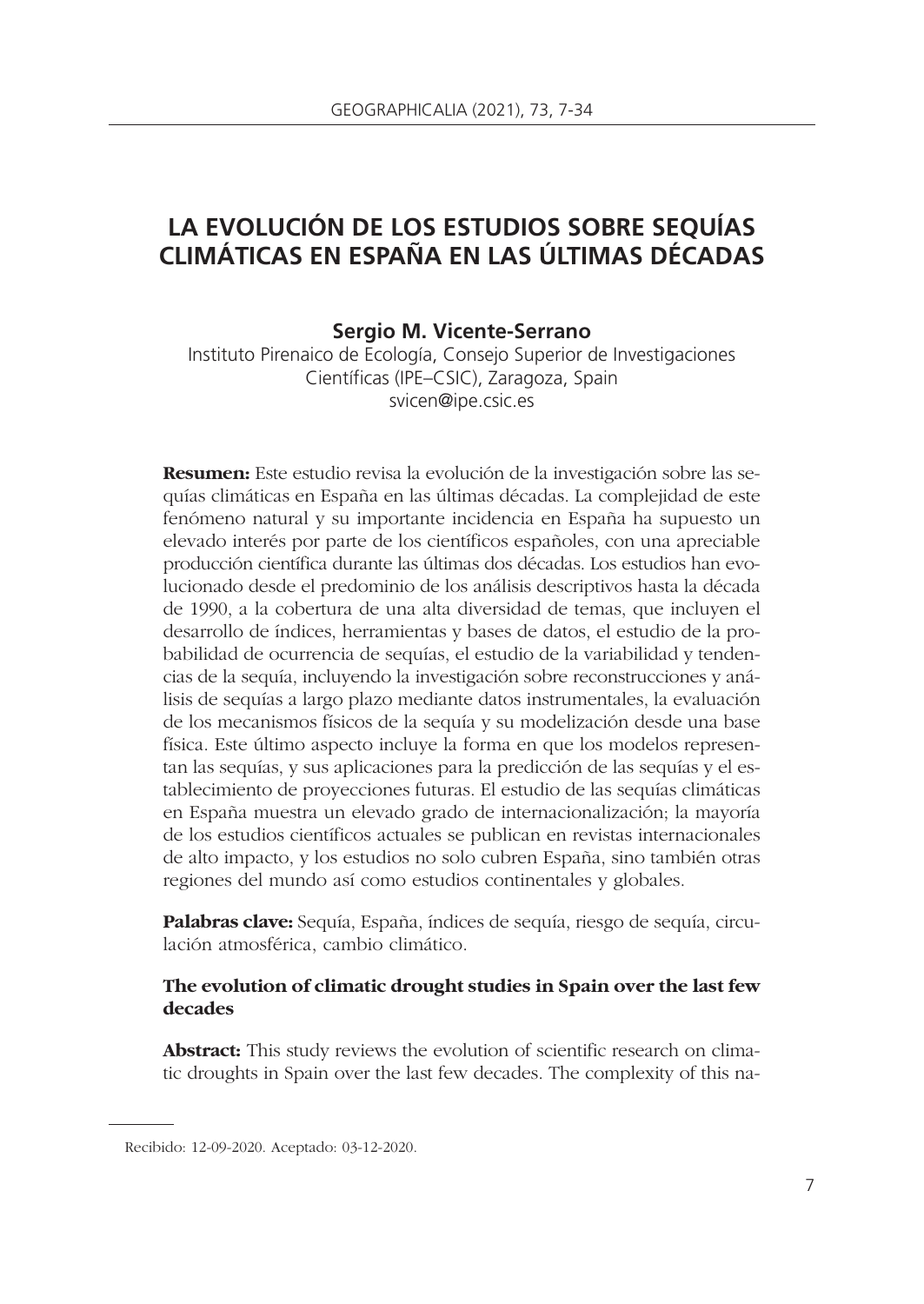tural hazard and the wide incidence of droughts in Spain have led to great interest from scientists in Spain, and generated a significant amount of scientific work on the topic over the last two decades. Climatic drought studies have evolved from predominantly descriptive studies up to the 1990s to highly diverse research topics, which include the development of indices, tools and datasets, the study of drought hazard probability, the analysis of drought variability and trends, including research on long term drought reconstructions and analysis with instrumental data, an assessment of drought mechanisms and drivers, and drought modeling, including how models represent droughts, and applying models to drought forecasting and future projections. The study of climatic droughts in Spain is highly internationalized, since most of the current scientific studies are published in high-impact international journals and, nowadays, do not only cover Spain, but also other world regions as well as continental and global studies.

**Keywords:** Drought, Spain, drought indices, drought risk, atmospheric circulation, climate change.

## **1. Introduction**

Drought is one of the main natural hazards affecting Spain. It causes economic impacts, environmental damage, contributes to land degradation in arid ecosystems and even affects human health and has several ramifications for society. The impacts are not exclusive to Spain, but as a consequence of the strong interannual variability of precipitation and characteristic summer dryness, drought is an intrinsic climatic phenomenon in the country. Droughts are a root cause of socioeconomic crises in the history of Spain (Cuadrat *et al.*, 2016a), and affect land and water management. It is usual for populations in the dry regions of Spain to be concerned about droughts given the dependence of crop yields on the interannual variability in precipitation (Gil and Amorós, 1996; Morales *et al.*, 2001). The relevance of droughts in Spain has changed over the last century as a consequence of socioeconomic transformations, since agriculture and livestock activities have lost economic weight. Transformations have also changed the perception of drought in the country, since not only are the hydrological implications of drought much more significant these days (Morales *et al.*, 2001; Ruiz Sinoga and León Gross, 2013), but the environmental and ecological perspective has also gained weight in recent years (Vicente-Serrano *et al.*, 2020e).

Drought is probably the most complex climatic hazard, and different studies have addressed theoretical and conceptual aspects of the issue (Olcina, 2001; Pita, 1989, 1990; Vicente-Serrano *et al.*, 2020a, 2017b; Vicente-Serrano, 2016). Droughts are dependent on both physical and human factors (Pita, 1989) although their origin is fundamentally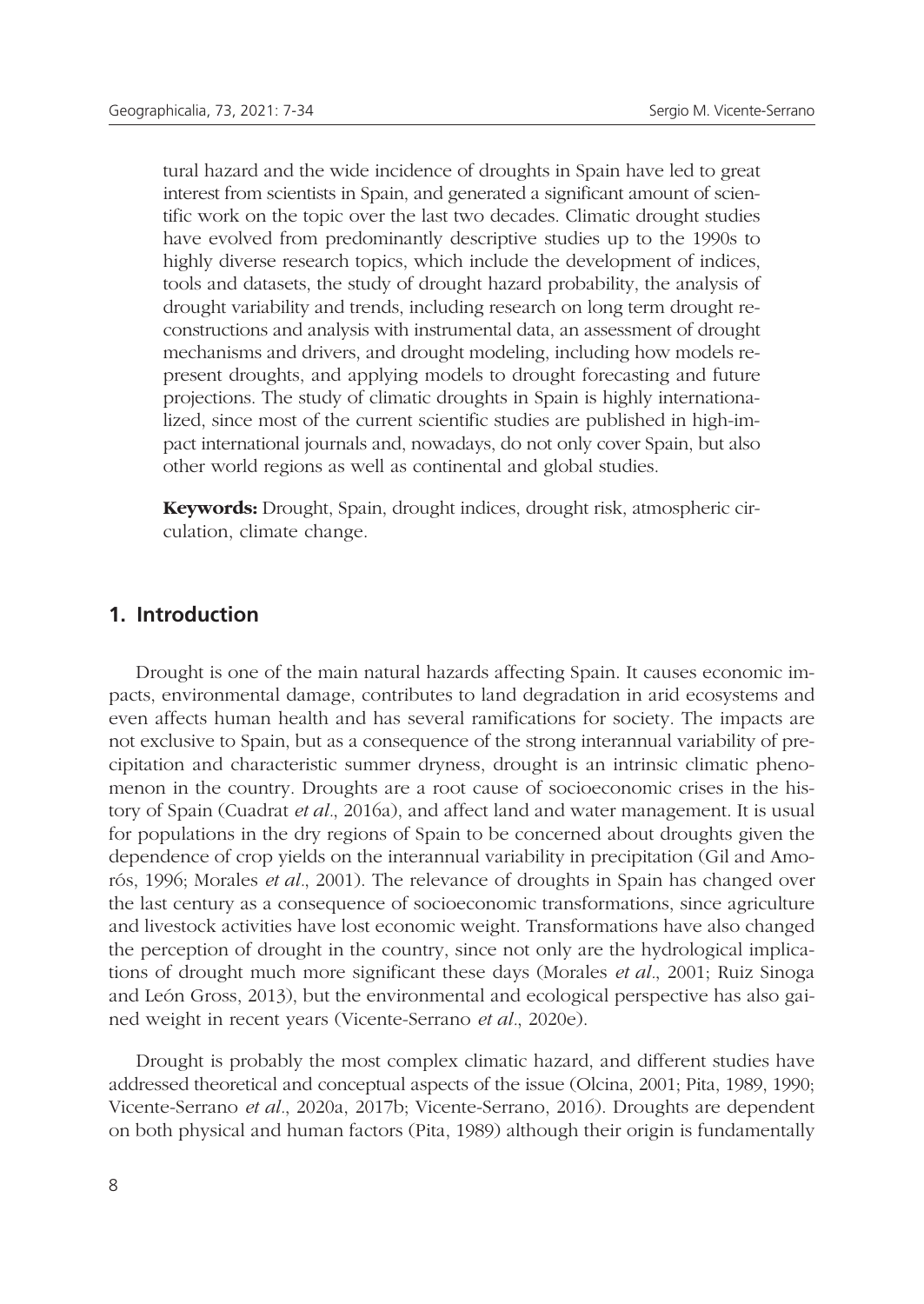climatic and principally caused by an abnormal decrease in precipitation, which may be aggravated by other factors, such as an increase in atmospheric evaporative demand (AED) (Vicente-Serrano *et al.*, 2020d). In Spain, droughts have been addressed from various disciplines, with a growing body of scientific literature analyzing hydrological, agricultural and ecological droughts. As a brief summary, hydrological drought studies carried out in Spain include, drought propagation throughout the hydrological cycle (López-Moreno *et al.*, 2009; Lorenzo-Lacruz *et al.*, 2013; Peña-Gallardo *et al.*, 2019), the development of hydrological drought indices (Vicente-Serrano *et al.*, 2012b), the impact on groundwater (Lorenzo-Lacruz *et al.*, 2017), an assessment of drought policies (Kahil *et al.*, 2016), the development of drought management plans (Estrela and Vargas, 2012) and optimization of drought early warning in regulated rivers (Haro *et al.*, 2016). Droughts have also been addressed from an ecological perspective, which includes an analysis of the impact of drought on tree-ring growth (Camarero *et al.*, 2015; Pasho *et al.*, 2012; Sánchez-Salguero *et al.*, 2017), an assessment of drought resilience factors (Gazol *et al.*, 2017, 2018b), evaluations based on remote sensing data (Gazol *et al.*, 2018a; Rita *et al.*, 2020; Vicente-Serrano *et al.*, 2015a), and impacts on land degradation (Vicente-Serrano *et al.*, 2012c), among several other studies.

Although the perspectives are diverse, in this article I shall review studies on climatic droughts by Spanish scientists which can be also be considered as a multidisciplinary research topic given the many perspectives involved. The research has evolved from descriptive studies for particular drought episodes, to studies that include advanced analysis of the atmospheric mechanisms of drought, the development of long-term drought reconstructions based on rescuing documentary sources and other proxy data, the evaluation of future drought scenarios using model outputs, and development of climatic indices and tools to analyze and monitor droughts. Moreover, research teams working on droughts in Spain have evolved from carrying out studies exclusively focused on Spain, or specific Spanish regions, to those in other regions of the world and even global research. There are previous revisions of drought studies in Spain (Hernández and Torres, 2001) and collective volumes containing different perspectives (Gil and Morales, 2001). In this article, I shall review how the study of climatic droughts in Spain has changed over the last few decades, including the main topics addressed, the most important findings and the current challenges in research on a very important subject within climate sciences.

# **2. Development of indices, tools and datasets**

Given the difficulties in quantifying droughts, the scientific community has made an effort to develop drought indices in order to determine the severity, duration and spatial extent of drought episodes from a climatic point of view, which enables comparison among regions with very different climatic characteristics. These indices apply to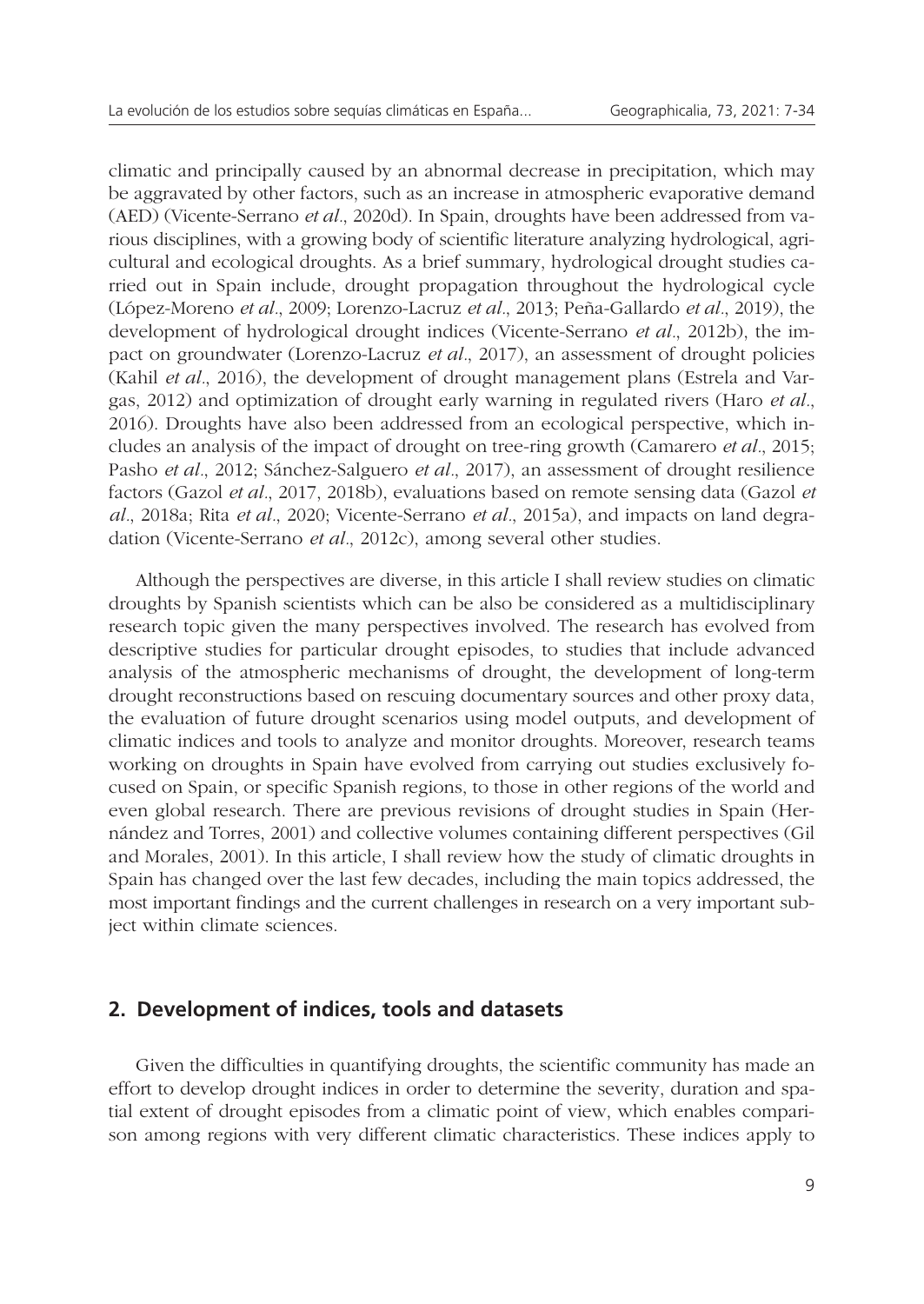drought analysis and monitoring, and can also be used to analyze drought variability and trends and assess future scenarios based on the climate projections by Earth models. The prime requirement in analyzing climatic droughts is having the tools for quantification, so I shall start by describing the advances made by Spanish researchers in the field.

Work on climatic drought indices in Spain had a late start in the early 2000s. The first approach was to develop the Standardized Drought-Precipitation Index (IESP) (Pita, 2001), which is based on precipitation data and follows a similar procedure to the Standardized Precipitation Index (SPI). The IESP is not calculated on different time scales, which is an essential characteristic in assessing drought severity and impacts (Vicente-Serrano *et al*., 2011a). Other statistical drought indices were proposed in the decade of 2000, such as the drought frequency index (DFI) (González and Valdés, 2006), which was designed to characterize extreme drought events based on the statistical significance of extreme and persistent deviations, and is an estimation of the mean drought return period. A Poisson cluster process methodology comprising three series of random variables (duration, deficit, and maximum intensity) was proposed to represent the occurrence of drought (Abaurrea and Cebrian, 2002; Cebrián and Abaurrea, 2006).

A landmark in the development of drought indices was the design of the Standardized Precipitation Evapotranspiration Index (SPEI) (Beguería *et al*., 2014; Vicente-Serrano *et al*., 2010a), based on a standardization of the difference between precipitation and the AED. This includes the role of the AED in drought severity and can be calculated on different time scales to determine a variety of possible drought impacts. This index has gained use globally during the last decade, with advantages over other indices in drought quantification (Vicente-Serrano *et al*., 2012a) and provides a suitable response to the spatial and temporal variability of precipitation and AED (Vicente-Serrano *et al*., 2015c). In the SPEI, the main influence of the AED is recorded during low precipitation periods and regions (Tomas-Burguera *et al*., 2020); it also provides a good characterization of the tails of the distribution of the variable (Vicente-Serrano and Beguería, 2016), thus enabling robust temporal and spatial comparability of drought severity.

Another index developed recently is the standardized evapotranspiration deficit index (SEDI) (Vicente-Serrano *et al*., 2018b), which is based on a temporal standardization of the evapotranspiration deficit (evapotranspiration minus AED), which may have advantages over other indices in identifying situations of plant stress and reduced forest activity and growth. Standardized drought indices like the SPEI, SEDI or others are the best metrics for accurate quantification of drought (Slette *et al*., 2020), although it has been suggested that relative indices should be used when working with climate change projections (Marcos-Garcia *et al*., 2017; Vicente-Serrano *et al*., 2020c).

Other authors have developed combined drought indices that include climate, soil moisture and vegetation data (Jiménez-Donaire *et al*., 2020). Moreover, although they are not exclusively climatic indices, I must also mention the great advances made in the development of drought indices based on soil moisture anomalies obtained from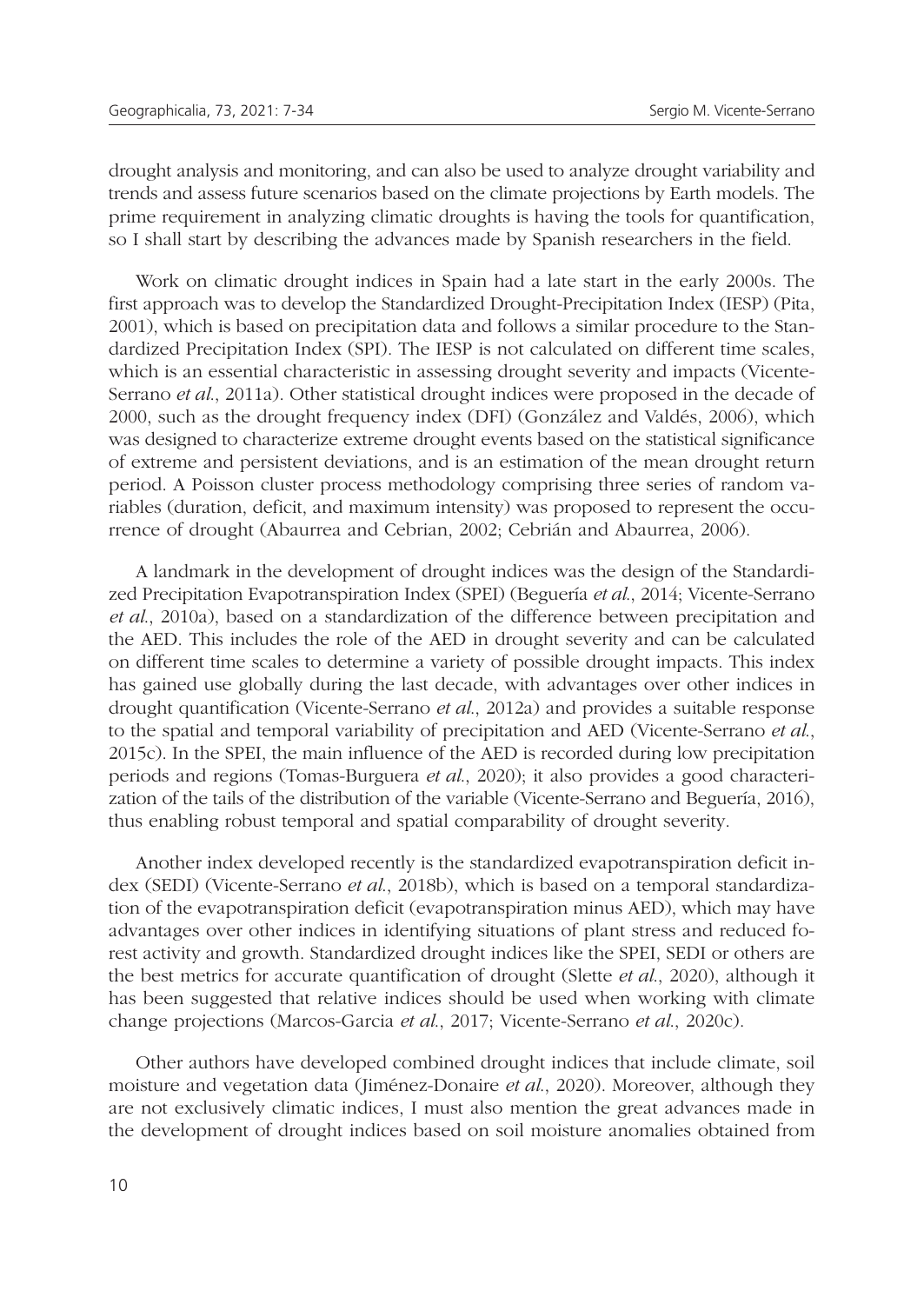remote sensing data. Soil moisture deficits have serious implications and not only from the hydrological, agricultural or ecological points of view, since they are highly relevant in climate studies given the land-atmosphere feedbacks that can affect AED. Temporal variability of soil moisture in Spain is related to climatic drought indices (Scaini *et al*., 2015), and soil moisture observations are close to estimations based on remote sensing data (Gumuzzio *et al*., 2016), which led to the development of a soil water deficit index (SWDI) which provides a good representation of the wilting point and anomalies in plant activity (Martínez-Fernández *et al*., 2015). The Soil Moisture Agricultural Drought Index (SMADI) was developed by combining data from the Moderate Resolution Imaging Spectroradiometer (MODIS) and the Soil Moisture and Ocean Salinity (SMOS) satellites (Sanchez *et al*., 2018; Sánchez *et al*., 2016). These indices were shown to be appropriate for implementing reliable drought monitoring systems (Martínez-Fernández *et al*., 2016; Pablos *et al*., 2017).

To be effective and useful, new drought methodologies must be developed in tandem with the generation of tools for calculation and/or drought datasets that can be used in different scientific disciplines, to create a real climate service. Spanish researchers have been pioneers in the delivery of publicly available tools to quantify droughts (Beguería *et al*., 2014) and develop several drought datasets not only on a global scale (Beguería *et al*., 2010; Vicente-Serrano *et al*., 2010b, 2018b), but also for Europe (Domínguez-Castro *et al*., 2020), Africa (Peng *et al*., 2020), and specifically and at high spatial resolution for Spain (Domingo-Marimon, 2016; Vicente-Serrano *et al*., 2017c). These datasets and tools are the main source in implementing operative services for drought monitoring (e.g., https://lcsc.csic.es/).

## **3. Probability studies on drought hazard**

The assessment of possible spatial differences in the probability of drought hazard has been a recurrent topic addressed by Spanish scientists. Conceptually, this issue is difficult to solve, since droughts are fully dependent on their related impacts (Vicente-Serrano, 2016) and drought impacts are recorded in areas with very different climatic characteristics (i.e., humid and dry regions). In Spain, there are examples of severe droughts recorded in humid regions of northern Spain that badly affected hydrological (Cuadrat, 2001) and ecological systems (Peguero-Pina *et al.*, 2007). Thus, the probability of drought hazard is strongly related to the average climate conditions, and long drought periods (e.g. determined by means of time series of dry spells) are usually recorded in the driest sites. The hazard probability is not a good metric for drought risk since for example, vegetation in dry sites is usually adapted to long and severe dry periods, but vegetation types in humid areas are generally less well adapted to water shortages. Thus, short drought periods may have a strong effect on humid vegetation activity and growth (Vicente-Serrano *et al.*, 2013).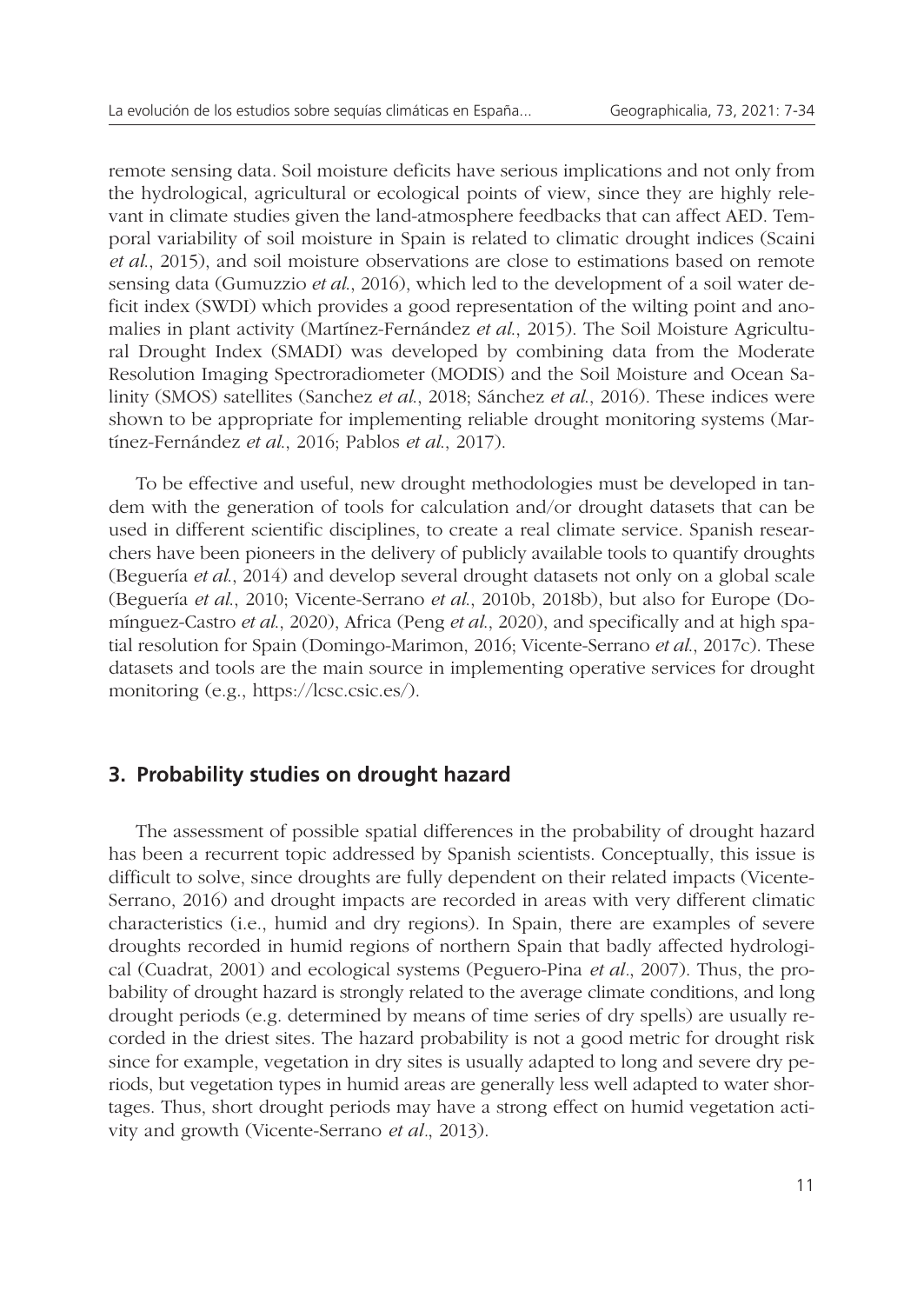There are several studies that have analyzed the probability of dry spells in Spain by means of different methodologies. Early studies were based on daily precipitation series and empirical approaches (Ortigosa Izquierdo, 1987), and Markov chains (Lana and Burgueño, 1998a; Martin-Vide and Gomez, 1999; Pérez Manrique *et al.*, 1984), although from the very beginning parametric approaches were also applied, e.g. based on the exponential distribution (Creus *et al.*, 1978). Using Markov chains, Martin-Vide and Gomez (1999) regionalized mainland Spain based on the duration of dry spells. All these studies obtained the probability for dry spells of different lengths, regardless of their extreme nature. Nevertheless, the heaviest impacts from drought are usually associated with the longest dry spells, which are poorly modeled using the above-mentioned approaches (Martin-Vide and Gomez, 1999).

Early approaches to modeling the upper tails of the distribution were based on the Gumbel distribution (Ascaso and Casals, 1981; Lana and Burgueño, 1998b), which used samples of annual maximum dry spell duration for the estimations. However, this approach also underestimated the hazard probability for the most extreme dry spells, mostly due to sample selection. This problem was mainly solved by adapting the selection through peaks over threshold (POT) to series of dry-spells. Vicente-Serrano and Beguería-Portugués (2003) showed that the use of POT series obtained from different thresholds, and modeled by the Generalized Pareto distribution, provided better results than series of annual maximum dry spell duration and the Gumbel distribution. This method has been successfully applied in Catalonia (Lana *et al.*, 2006a), Spain (Lana *et al.*, 2006b) and Europe (Serra *et al.*, 2016). Other studies also show good assessment of the probability of dry spell hazard using the Wakeby (Pérez-Sánchez and Senent-Aparicio, 2018) and Weibull distributions (Lana *et al.*, 2008a, 2008b).

Recently, a new approach has emerged to assess drought hazard probability. A lacunarity drought index, which determines maximum dry spell duration and the time structure of dry spells was developed and tested globally (Monjo *et al.*, 2020). Dry spell fractality and autoregressive methods have also been implemented to predict long dry spells (Lana *et al.*, 2017), but are highly uncertain for Europe. Also, methods for the assessment of drought risk based on monthly precipitation data have been developed, with special focus on the spatial dependence on hazard probability (Kallache *et al.*, 2013) and Bayesian approaches (Avilés *et al.*, 2016).

Using standardized indices, new methods have been developed to assess the probability of drought hazard. Domínguez-Castro *et al.* (2018b) used high spatial resolution SPI and SPEI data to characterize drought duration and magnitude at different timescales over Spain. To this end, they applied the extreme value theory and tested various thresholds to generate peak-over-threshold (POT) drought duration and magnitude series. They showed that the generalized Pareto (GP) distribution performs well in estimating the frequencies of drought magnitude and duration, with good agreement between the observed and modeled data when using upper percentiles. The applica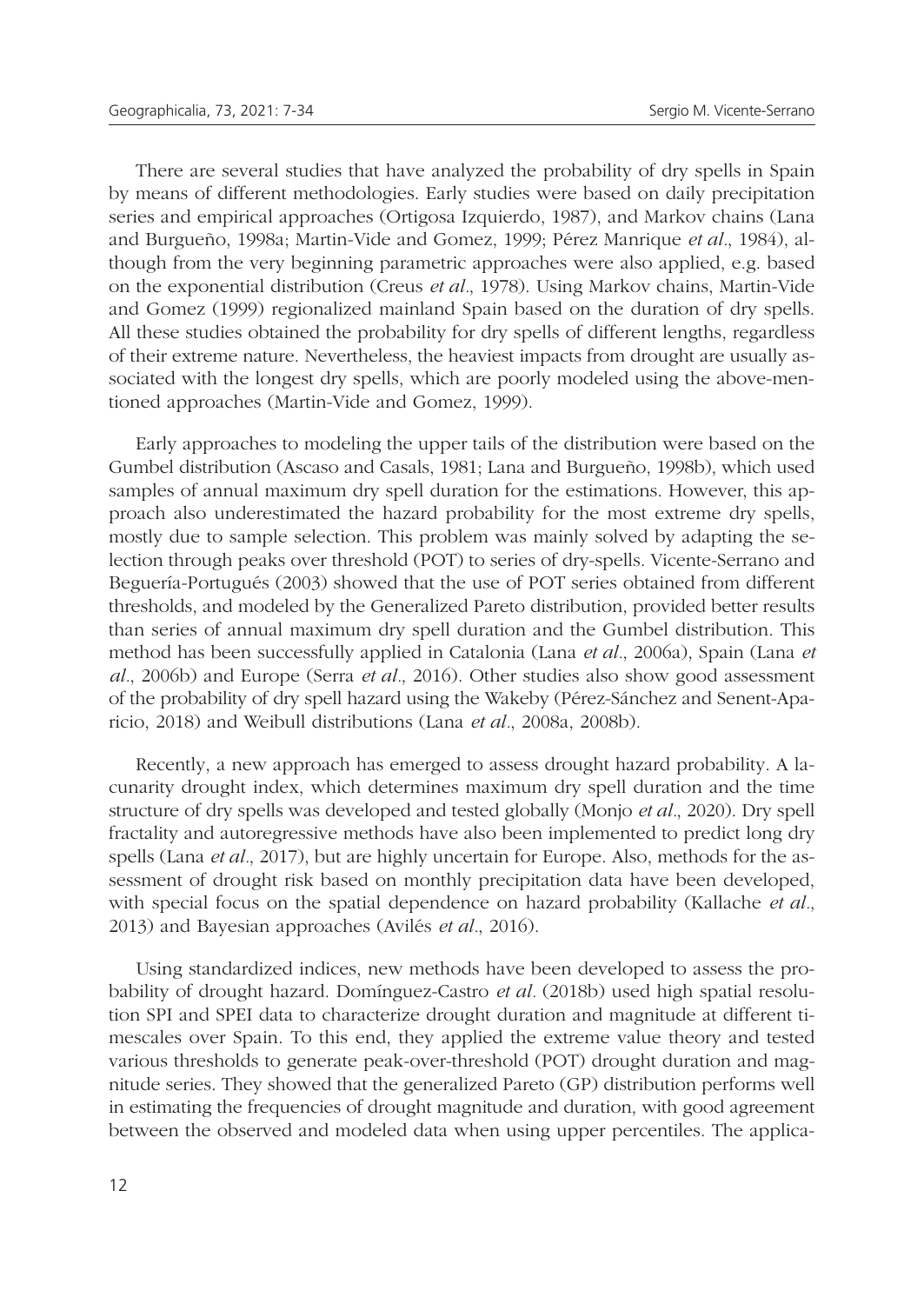tion of this method obtained, for the first time, maps of drought hazard probability across Spain, which are not dependent on the mean climatology. The maps suggest a higher probability of extreme drought events in southern and central Spain compared to the northern and eastern regions, and large differences among drought time scales, which have important implications for drought risk assessment.

## **4. The study of drought variability and trends**

Knowledge on spatial and temporal variability of droughts has been a significant study topic among Spanish researchers, whose early studies on droughts focused on the subject, with a spatial description of the droughts affecting Spain in 1944-1945 (Lorente, 1945) and 1974 (Roldan, 1975). Since the 1980s, multiple studies have analyzed the spatial and temporal variability of droughts, first in Spain, but several studies have appeared for other territories in the last two decades, which are highly relevant under the current climate change scenario. Thus, there is an international discussion on how droughts are changing in response to global warming, with high uncertainty on the issue (Vicente-Serrano *et al.*, 2020d).

Great effort has been invested in the study of drought from a long-term perspective, including pre-instrumental periods by means of documentary sources and tree-ring data (Cuadrat *et al.*, 2016b). These studies are very important in assessing whether drought episodes recorded in the last few decades have precedents over the centuries in order to find a possible anthropogenic cause. Dominguez-Castro and García-Herrera (2016) reviewed the main documentary sources used in Spain for drought reconstruction. The studies are mostly based on ecclesiastical rogation ceremonies (Barriendos, 1997; Cuadrat, 2012; Cuadrat *et al.*, 2002; Domínguez-Castro *et al.*, 2008, 2010, 2012; Martín-Vide and Barriendos, 1995; Vicente-Serrano and Cuadrat, 2007), Arab chronicles (Domínguez-Castro *et al.*, 2014), diaries and crop price statistics (Fernández-Fernández *et al.*, 2015; García-Herrera *et al.*, 2003b, 2003a), and early instrumental records (Prohom *et al.*, 2016). The findings suggest that there were very severe drought episodes in the last millennium at least equivalent to, if not worse than, those recorded over the last few decades (Barriendos and Llasat, 2003; Martín-Vide and Barriendos, 1995; Tejedor *et al.*, 2018). Tree-ring reconstructions suggest severe drought periods affected various Spanish regions in the XVII and XVIII centuries (Andreu-Hayles *et al.*, 2017; Tejedor *et al.*, 2017). Spanish researchers also collaborated in European research networks to reconstruct drought from documentary sources (Pfister *et al.*, 1999; Wetter *et al.*, 2014) and early instrumental observations (Camuffo *et al.*, 2013), and studies have also extended to South America (Domínguez-Castro *et al.*, 2018).

There is a vast scientific literature examining drought variability and trends using instrumental observations. The majority of studies focused on analyzing precipitation data,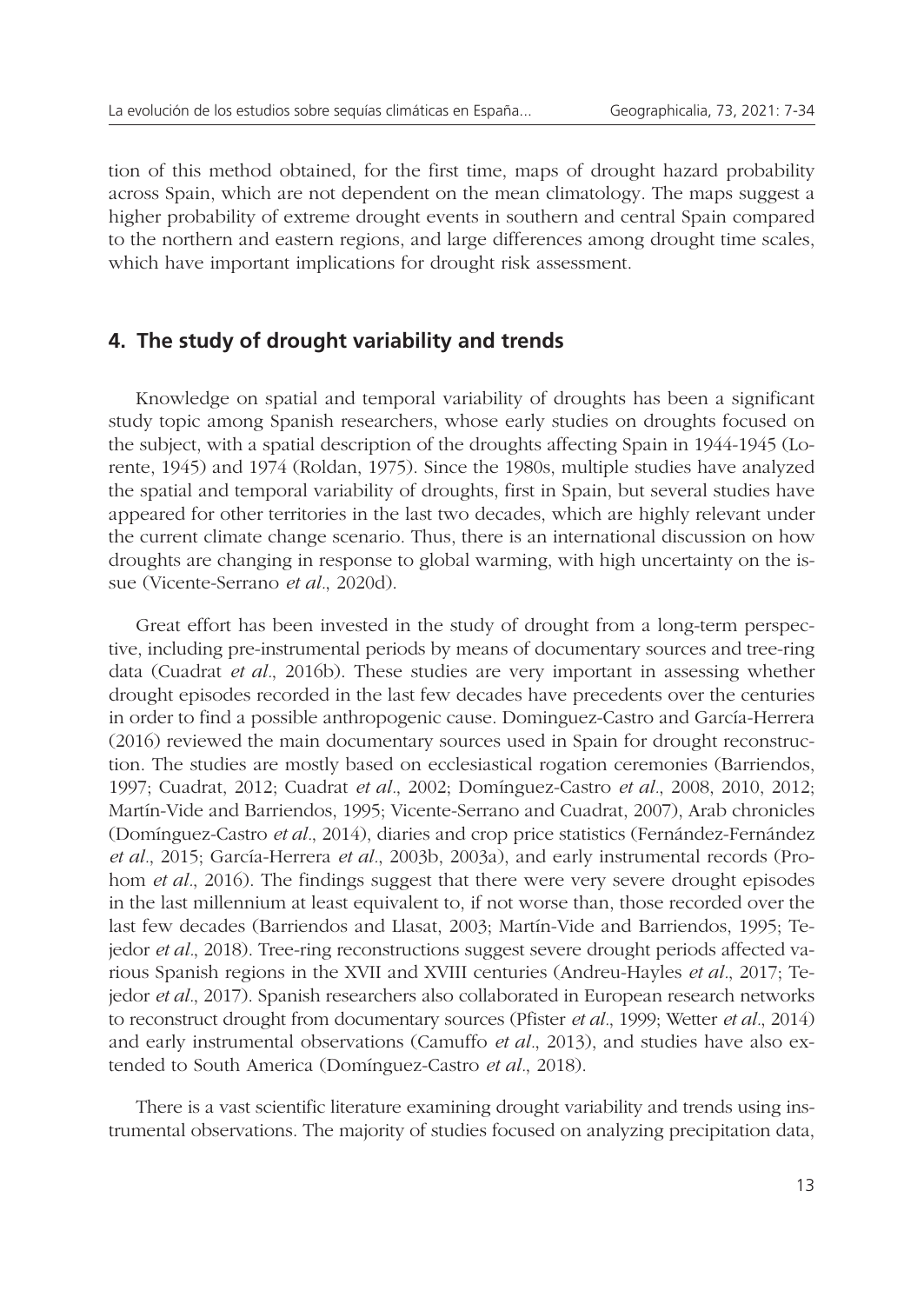but recent ones have considered the possible role of the AED on drought severity. In general, studies stress the strong spatial complexity of drought in Spain, as it is very common to find reduced rainfall in some regions, but others may experience normal or even humid conditions (Olcina, 1994; Pérez-Cueva and Escrivá, 1982). This issue was illustrated by Raso *et al.* (1981) and Sales *et al.* (1982) when analyzing the patterns of drought episodes in Spain at the beginning of the 1980s. The spatial complexity of droughts has also been identified at the regional level, in areas such as the Community of Valencia (Estrela *et al.*, 2000; Vicente-Serrano *et al.*, 2004), Andalusia (Pita, 1987), the central Ebro basin (Cuadrat, 1991; Vicente-Serrano and Cuadrat-Prats, 2007), Catalonia (Martín-Vide, 2001), the Balearic Islands (Lorenzo-Lacruz and Morán-Tejeda, 2016) and the north of Spain (Cuadrat, 2001). In general, four main drought regions in terms of drought behavior have been identified (Vicente-Serrano, 2006a), although this pattern strongly depends on the drought time scale, since patterns are more complex for long drought time scales (Vicente-Serrano, 2006b).

Although it is not possible to consider a single type of behavior for drought in Spain, regional series identified the main drought periods over the last 150 years. Raso (1993) stressed the severity of the drought periods identified at the beginning of the twentieth century, but also heavy droughts in 1949-1950 (Esteban-Parra *et al.*, 1998; Olcina, 1994), the beginning of the 1980s (Pérez Cueva, 1983; Raso *et al.*, 1981), but also between 1990 and 1995 and 2005 (Vicente-Serrano, 2013). More recent studies suggest that an examination of precipitation series has not found any drought trends since at least 1870 (Coll *et al.*, 2017; Vicente-Serrano *et al.*, 2020b). An analysis based on high spatial resolution drought datasets has shown no relevant trends in drought magnitude and duration since 1961 (Domínguez-Castro *et al.*, 2019b). Recently, new concepts are emerging since, although droughts have usually been considered as a slow developing and long duration phenomenon, recent drought events and related impacts suggest that some may evolve quickly, triggering flash droughts. Noguera *et al.* (2020) characterized flash drought events in Spain at a very detailed spatial resolution, but they showed no relevant trend over the last six decades.

Nowadays, there is a debate on the possible role of global warming on the severity of climatic droughts. This influence could be driven by increased AED, mostly due to temperature and reduced relative humidity in most continental regions (Vicente-Serrano *et al.*, 2018a). Stronger AED would imply more stressful conditions on natural systems and hydrological bodies, although the assessment of the effects of AED on drought are complex and depend on the drought type and general humidity conditions (Vicente-Serrano *et al.*, 2020d). Based on the SPEI, it has been suggested that AED may have contributed to the increase in severity of drought episodes in comparison to the evolution of precipitation (González-Hidalgo *et al.*, 2018; Vicente-Serrano *et al.*, 2014c). This issue arises from the recorded increase in temperature and decrease in relative humidity (Vicente-Serrano *et al.*, 2014a), which has caused a clear rise in AED observed with both physical models (Azorin-Molina *et al.*, 2015; Vicente-Serrano *et al.*, 2014b) and observations (San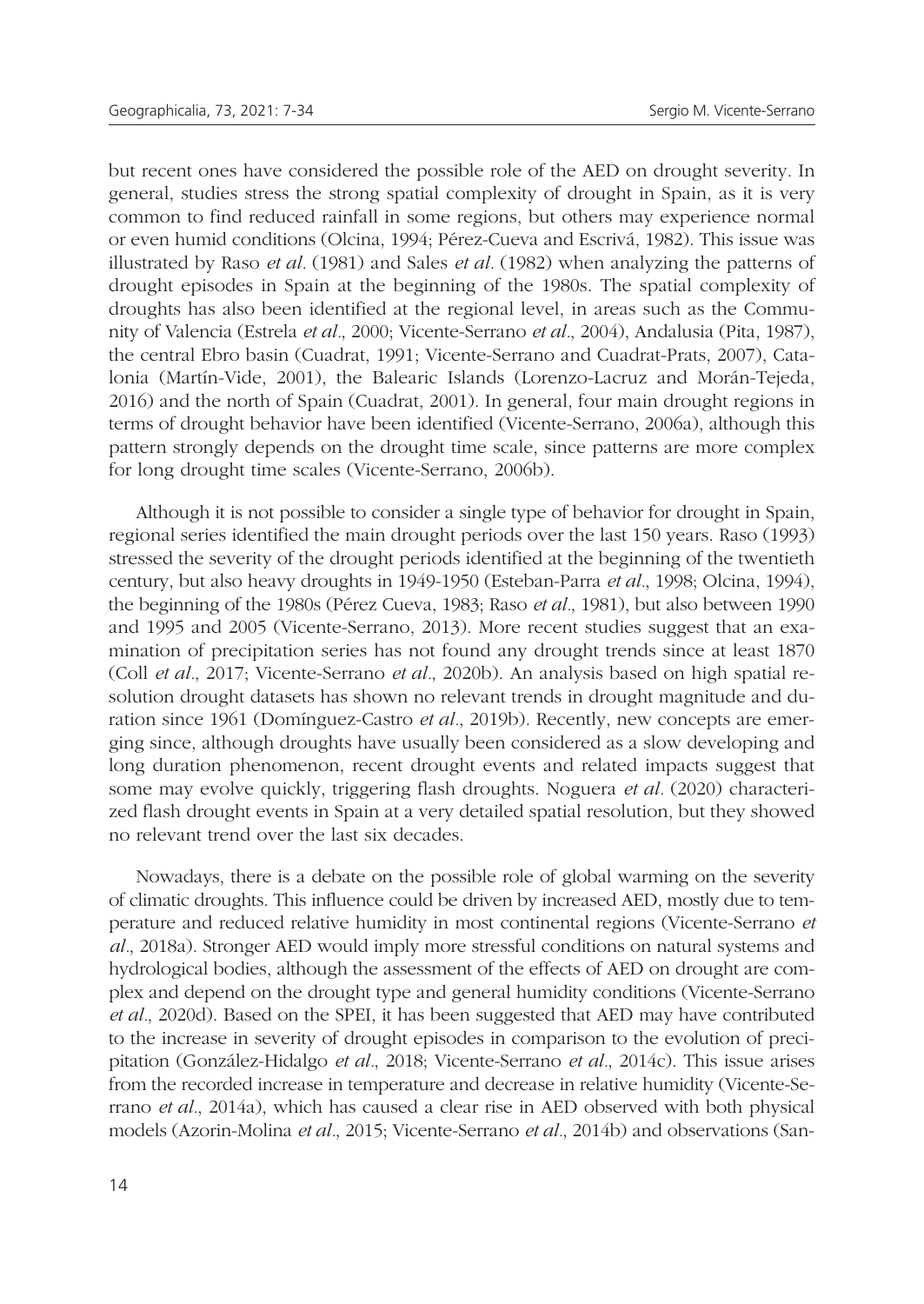chez-Lorenzo *et al.*, 2014). The heavy effect of AED on drought severity was observed during the drought event in mainland Spain in 2017, when extreme temperatures were the main contributor to intensifying the drought (García-Herrera *et al.*, 2019).

Over the last decade, Spanish researchers have studied drought variability and trends in other regions of the world, including global analysis (Vicente-Serrano *et al.*, 2017b), studies on a European level (Serra *et al.*, 2014; Vicente-Serrano *et al.*, 2020b), in other European countries like Portugal (Santos *et al.*, 2010) and Italy (Baronetti *et al.*, 2020), and in other areas, including Syria (Mathbout *et al.*, 2018), Iran (Karimi *et al.*, 2020), Bolivia (Maillard *et al.*, 2020; Vicente-Serrano *et al.*, 2015b), Ethiopia (El Kenawy *et al.*, 2016), Oman (El Kenawy *et al.*, 2020), Mexico (Serrano-Barrios *et al.*, 2016), and Vietnam (Stojanovic *et al.*, 2020).

## **5. Drought mechanisms and drivers**

The drivers determining drought variability and trends have received close attention from Spanish researchers. The study of drought mechanisms has probably been the most common drought-related research in the last few decades, including several studies by Spanish researchers on different regions of Spain, but also at European and global scales.

This topic was approached in diverse ways, including studies on the atmospheric mechanisms controlling drought variability over time, through drought reconstructions from documentary sources. For example, these studies have confirmed the important role of the variability of the North Atlantic Oscillation (NAO) in explaining drought severity in different regions of Spain, extending over the last four centuries (Bravo-Paredes *et al.*, 2020; Tejedor *et al.*, 2018; Vicente-Serrano and Cuadrat, 2007). However, most studies were based on instrumental information, mainly focused on understanding the mechanisms of drought in Spain.

The literature has mostly followed two approaches. The first focused on identifying the role of different atmospheric circulation drivers on drought severity to explain the atmospheric situations and mechanisms causing droughts in Spain, and included synoptic situations. Several studies used qualitative approaches, which generally suggest that drought conditions in Spain are mostly driven by the persistence of atmospheric conditions characterized by stability, high pressure and subsidence (Esteban-Parra *et al.*, 1998; Olcina, 2001), although the importance of spatial differences in the main synoptic situation affecting drought in Spain has also been emphasized (Olcina, 2001), which would explain the spatial differences in drought variability described in section 4 of this review. This subject has also been analyzed through quantitative approaches, in which automatic synoptic classification relates the frequency of weather types to drought indices (Romero *et al.*, 1999; Vicente-Serrano and López-Moreno, 2006). However, most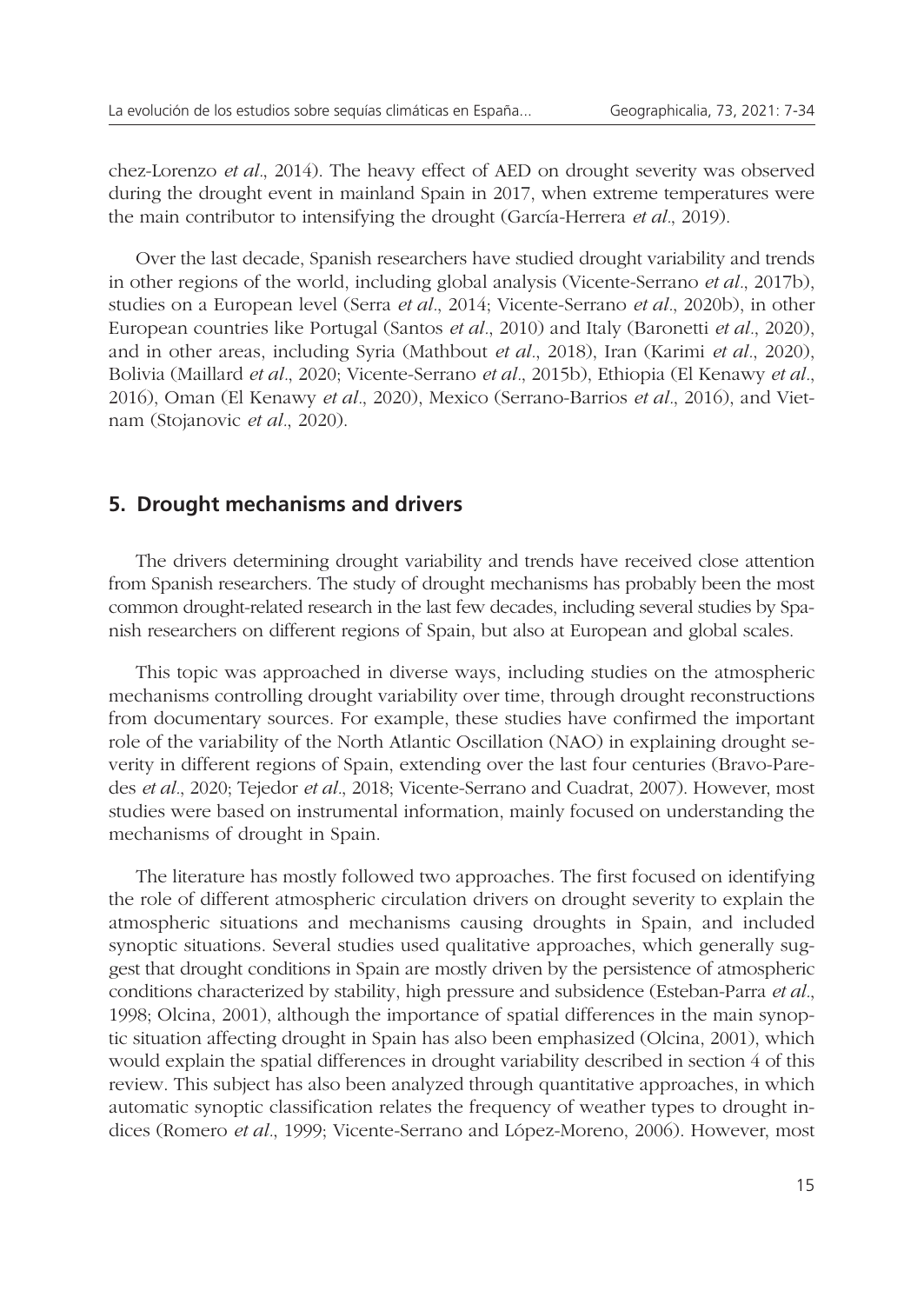analyses focused on the role of the main low-frequency atmospheric circulation patterns, principally the NAO (Martín-Vide and Fernández, 2001; Merino *et al.*, 2015; Muñoz-Díaz and Rodrigo, 2003; Rodó *et al.*, 1997; Rodriguez-Puebla *et al.*, 1998), in addition to other patterns characteristic of the North Atlantic region (Manzano *et al.*, 2019; Rodriguez-Puebla *et al.*, 1998; Rodríguez-Puebla *et al.*, 2001), and global atmosphereocean coupled mechanisms, such as the El Niño-Southern Oscillation (Muñoz-Díaz and Rodrigo, 2005; Rodó *et al.*, 1997; Vicente-Serrano, 2005).

The second approach focused on the analysis of specific drought events, and a detailed analysis of the different drivers that could have caused the event. The first example analyzed the drought in regions of Spain in 1988-1989, and the atmospheric configurations at synoptic scale during this period (Capel, 1989). Subsequent studies included complex evaluation of different factors including not only synoptic configurations, but also anomalies in the low-frequency mechanisms, changes in storm-track directions, blocking conditions and anomalies in humidity sources and moisture transport, among other factors. These studies focused on analyzing recent very severe drought periods, including those of 2005 (García-Herrera *et al.*, 2007), 2012 (Trigo *et al.*, 2013) and 2017 (García-Herrera *et al.*, 2019), as well as on specific regions, such as the 2015/2016 drought in the Balearic islands (Ramis *et al.*, 2017). These studies made it clear that very severe drought episodes in Spain, affecting most of the territory can be explained by very different atmospheric mechanisms, an issue that highlights the difficulties in understanding drought behavior in Spain.

As mentioned above, studies of drought mechanisms by Spanish researchers also cover other regions. In the Mediterranean area, Sousa *et al.* (2011) analyzed trends in drought indices and the influence of the main low-frequency atmospheric circulation in the North Atlantic region. Vicente-Serrano *et al.* (2011c) used the SPEI to make a detailed study of the role of the NAO on Mediterranean droughts, and López-Moreno *et al.* (2008) showed the spatial and temporal differences of the NAO on droughts in Europe. Thus, there is a spatial complementarity of different atmospheric circulation mechanisms to explain drought on a European level (Vicente-Serrano *et al.*, 2016). Furthermore, García-Herrera *et al.* (2019) analyzed the mechanisms of the drought in Europe inf 2016/2017, and Ayarzagüena *et al.* (2018) its connection with the stratosphere. In Africa, studies have connected drought variability with sea surface temperature (SST) anomalies and decadal drought variability linked to the Atlantic Multidecadal and the Interdecadal Pacific Oscillations (Mohino *et al.*, 2011; Rodriguez-Fonseca *et al.*, 2015; Villamayor and Mohino, 2015). In Asia, Barriopedro *et al.* (2012) analyszd the mechanisms of the drought in China in 2009/2010. In South America, there are studies showing the complex influence of ENSO on droughts in Ecuador (Vicente-Serrano *et al.*, 2017a; Zambrano Mera *et al.*, 2018) and the River Plate basin (Cavalcanti *et al.*, 2015). Finally, global studies also analyzed the connection of droughts with SST (Schubert *et al.*, 2016), and specifically Vicente-Serrano *et al.* (2011b) illustrated the mechanisms of propagation of the effects of ENSO on droughts on a global scale.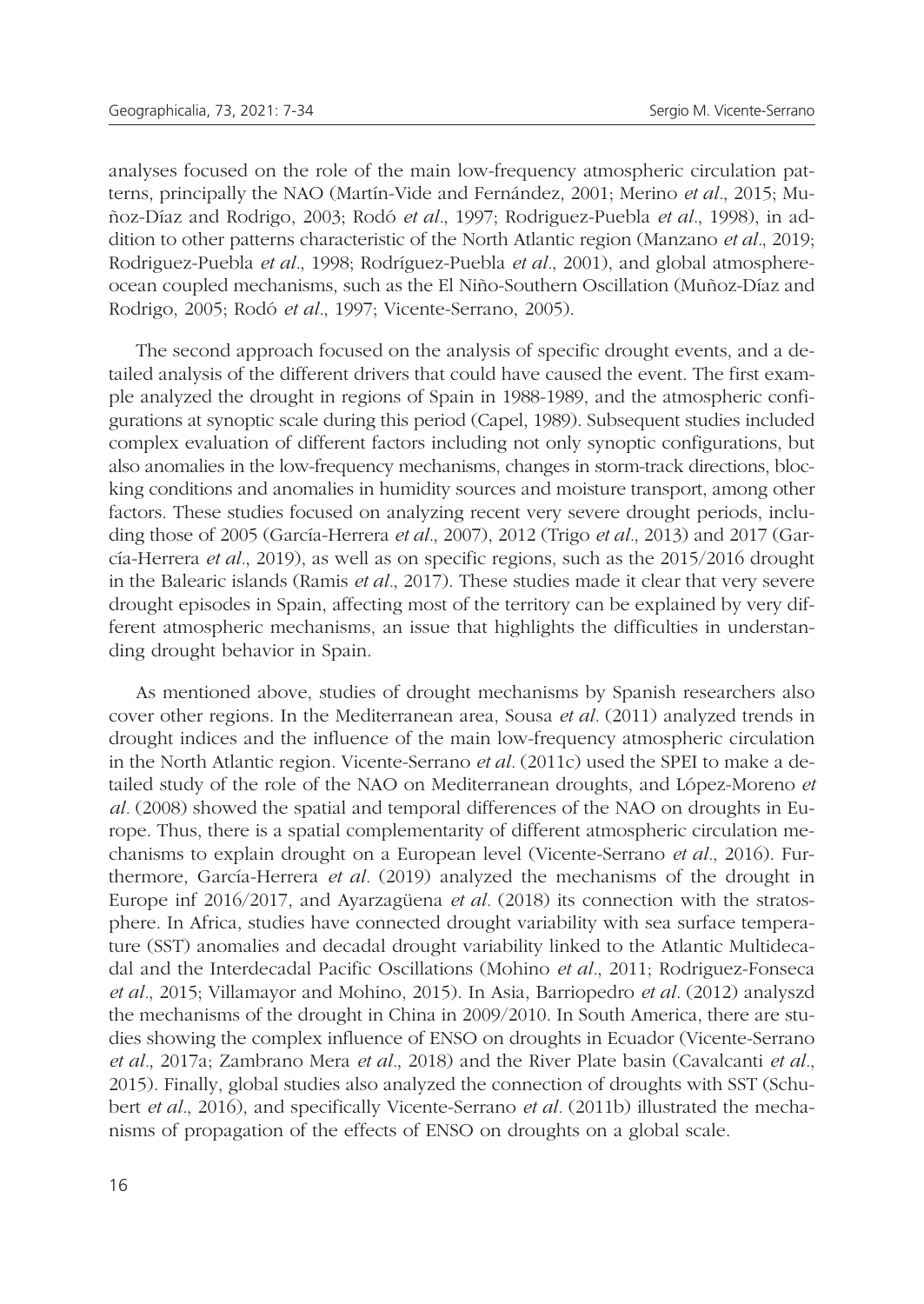As a final point, a novel research line has emerged in the last decade, in which Spanish researchers were pioneers. The study of humidity sources and moisture transport showed that they have a heavy influence on drought events (Drumond *et al.*, 2016), and that humidity sinks may change considerably during these, with alterations in the relative contribution from different regions, as demonstrated in the Mediterranean (Drumond *et al.*, 2017), the Fertile Crescent region (Salah *et al.*, 2018), the Danube river basin (Stojanovic *et al.*, 2017), central Europe (Stojanovic *et al.*, 2018a, 2018b) and the Congo basin (Sorí *et al.*, 2017). A recent study has linked to anomalous moisture transport and drought episodes globally, by examining the different IPCC reference regions and main drought events over the last four decades (Drumond *et al.*, 2019).

# **6. Drought modeling: drought representation, forecasting and future projections**

The last research topic reviewed here is the latest one developed in Spain. However, increasing computing capacity has enabled some Spanish research teams to work on developing model simulations to forecast droughts. There are also recent studies using the outputs from global climate models (GCMs) (e.g., from the CMIP experiments by the IPCC) or regional climate models (RCMs) to analyze anychanges in droughts in future projections.

Droughts are highly complex to analyze and characterize, even with robust instrumental datasets. Therefore, some of the studies focused on assessing how the models represent droughts. (Barella-Ortiz and Quintana-Seguí, 2018) examined how RCMs represent meteorological droughts and their propagation over different parts of the hydrological cycle, demonstrating that RCMs represent meteorological droughts well; other studies reveal the lack of capacity of RCMs, as they return large differences between models and regions (Domínguez *et al.*, 2013; Giraldo and García, 2012). In addition, these models have drawbacks in reproducing how meteorological anomalies propagate to soil moisture and streamflow. In these simulations, the current model structure seems to be a major cause of considerable uncertainty (Quintana-Seguí *et al.*, 2019).

Studies on drought forecasting based on seasonal forecasting models have also emerged recently, with the development of prototypes to be used in operative model forecasting (Sutanto *et al.*, 2020). In general, the studies suggest high uncertainty in seasonal drought forecasting in mid-latitude regions, although some models are said to be useful for ENSO events (Frías *et al.*, 2010). Nevertheless, the capacity of the models is still low. Turco *et al.* (2017) analyzed summer drought predictability and compared statistical and dynamic models, and although they showed a source of predictability, they suggested that this is mostly attributable to the observed initial conditions and mainly as a consequence of the autoregressive character of droughts, which limit any practi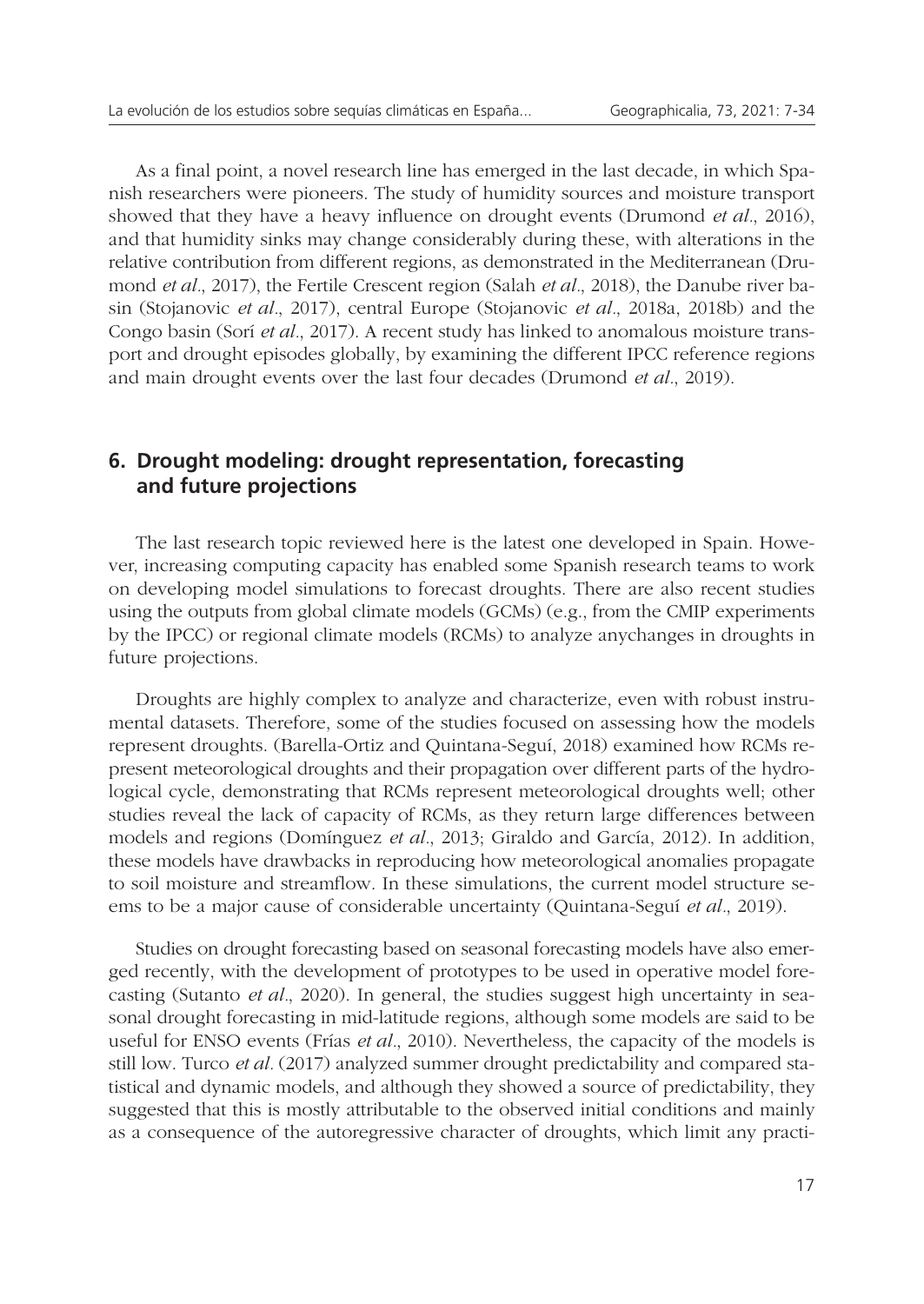cal operability of the forecasts. Thus, the ability of possible drought forecasting is restricted to the AED component (Solaraju-Murali *et al.*, 2019), which has little influence on drought severity in comparison to precipitation (Tomas-Burguera *et al.*, 2020).

Finally, various studies have analyzed future drought changes based on model simulations. Sanchez *et al.* (2011) studied projections of dry spells in Spain based on RCMs and GCMs. In general, they showed predominantly increased dry conditions in Spain in future scenarios, in agreement with Giraldo and García (2013) and López-Franca *et al.* (2015), but they also suggested that GCMs were limited in reproducing dry spells in comparison to the best performance of the RCMs. The general increase in dryness by projections in Spain has also been suggested when using different metrics (Barrera-Escoda *et al.*, 2014), including standardized drought indices (Gaitán *et al.*, 2020; Lopez-Bustins *et al.*, 2013), and not only in Spain, but also in other regions such as the River Plate basin (Sordo-Ward *et al.*, 2017). In any case, the ability of the models to project droughts in future scenarios is still highly uncertain with a debate between the use of online simulation outputs from the earth models (e.g., soil moisture and runoff) or drought indices calculated by offline simulations. (Vicente-Serrano *et al.*, 2020c) showed better convergence among these different drought metrics on a global scale if using comparable statistical calculations and drought time scales.

#### **7. Conclusions: new challenges for drought research**

This review shows the recent evolution of Spanish research on climatic droughts. The research has evolved from very descriptive studies of particular drought episodes to a wide variety of research topics. The international character of drought research has also greatly increased, not only because the majority of contributions over the last few decades have been published in international journals, but also because Spanish researchers have worked on developing methods and datasets that are used worldwide. They have covered regions other than Spain, including continental and global studies, and participated in international networks that have advanced in the study and knowledge of droughts. In other words, Spanish researchers have made a significant contribution to the general progress in knowledge on droughts, establishing novel research topics, and making very significant contributions with noticeable international scientific impact.

In addition to the several challenges faced by the research topics reviewed above, important new ones are emerging: i) assessment of drought attribution, including any anthropogenic attribution to specific drought events, but also possible drought trends, ii) to find the relative contribution of land atmospheric feedbacks on drought development and intensification; this requires accurate quantification of land evapotranspiration, which means new instrumental networks must be installed and modeling approaches improved, iii) to unravel the mechanisms of drought under future climate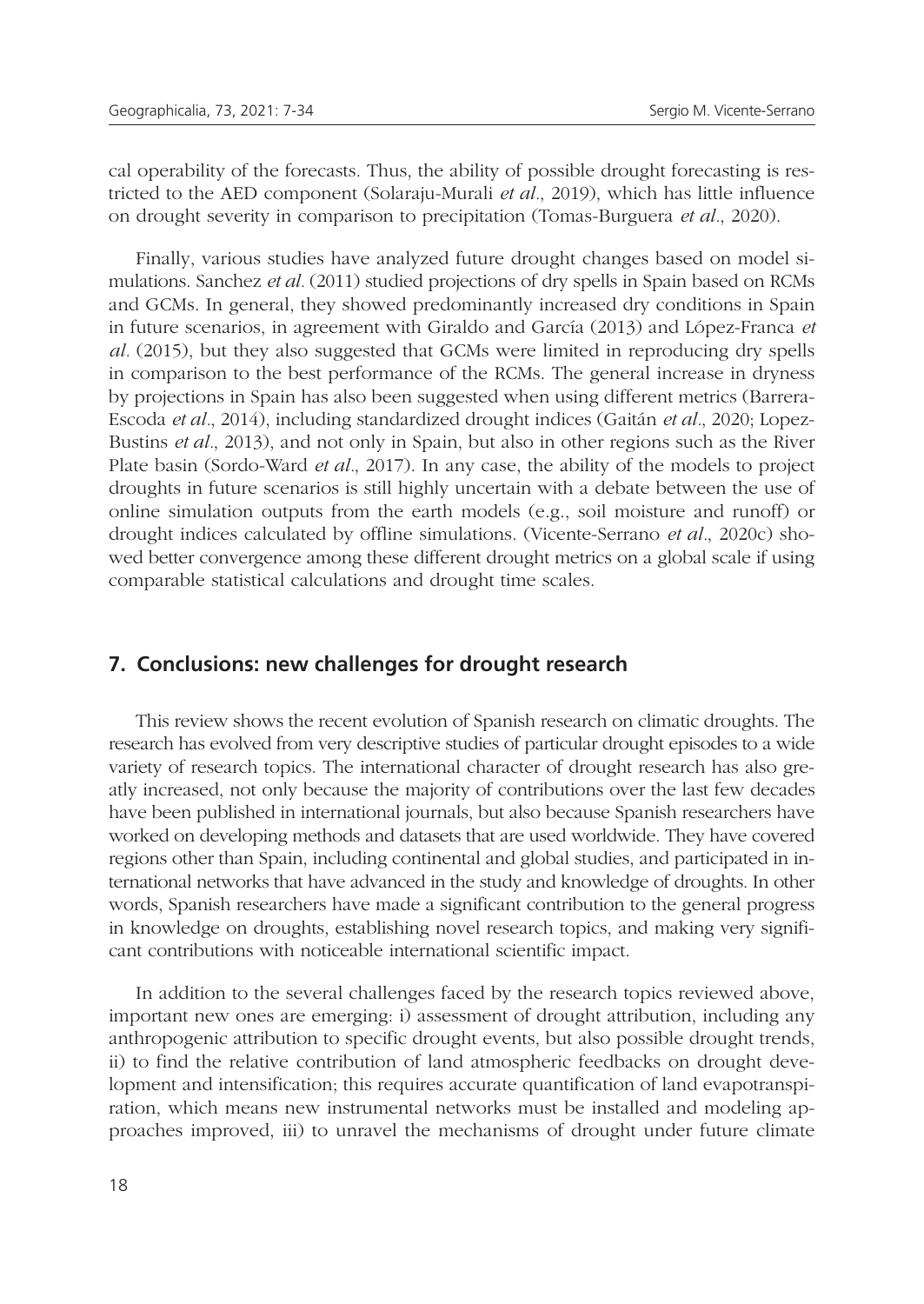change projections, including an assessment of the relative contribution of the radiative and fertilizing effects of CO2 on drought severity, and iv) the use of the vast historical information available in archives of documentary sources and early instrumental records, for which purpose, automatic methods based on artificial intelligence need to be explored in the future.

Climatic droughts are complex, cause strong impacts and very high uncertainty remains on what may happen in the future in response to global warming processes. Societies need an answer to several related questions. The effort expended by Spanish researchers working in the field and the societal and scientific importance of the topic, in addition to the several challenges posed nowadays, makes me optimistic about the future evolution of research on climatic droughts in Spain, a subject in which the Spanish researchers will continue to gain importance in the field of international science.

#### **Acknowledgements**

José María Cuadrat is one of the pioneers of climate studies in Spain. I started my career in science under his supervision, and he decided to focus my early research on drought studies, decisively influencing my subsequent professional life. Looking back, there are key periods that strongly determine the direction of life. When I finished my studies in Geography at the University of Zaragoza in 1999, I was uncertain about how to focus my professional life, but José María had the confidence to propose me for a predoctoral fellowship under his supervision in the Department of Geography of the University of Zaragoza. I was there for four years, in which I "learned how to survive" José Maria's incredible energy. My experience with him was more than good during these years both from personal and professional points of views. After my PhD, I have maintained an excellent relationship with him and I will be eternally in his debt for the opportunity received years ago, thanks to which I am working in such an exciting and relevant area as climate science.

This work was supported by the research projects CGL2017-82216-R and PCI2019- 103631 financed by the Spanish Commission of Science and Technology and FEDER;  $CROSSDRO$  project financed by the AXIS (Assessment of  $Cross(X)$  – sectoral climate Impacts and pathways for Sustainable transformation), JPI-Climate co-funded call of the European Commission and INDECIS which is part of ERA4CS, an ERA-NET initiated by JPI Climate, and funded by FORMAS (SE), DLR (DE), BMWFW (AT), IFD (DK), MINECO (ES), ANR (FR) with co-funding by the European Union (Grant 690462).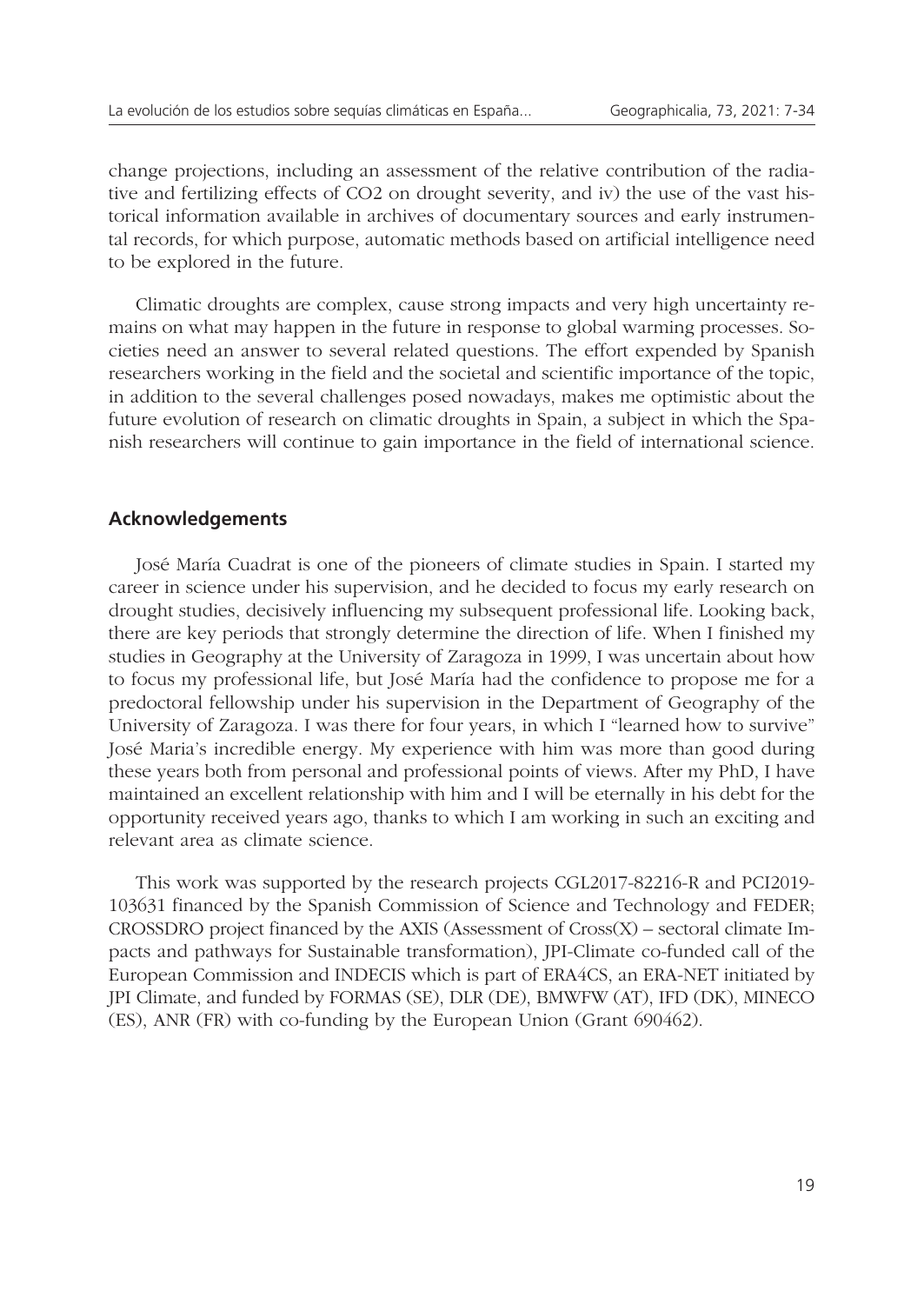#### **Bibliografía**

- Abaurrea J, Cebrian A (2002). Drought analysis based on a cluster Poisson model: Distribution of the most severe drought. *Climate Research - CLIMATE RES* 22: pp. 227-235. DOI: 10.3354/cr022227.
- Andreu-Hayles L, Ummenhofer CC, Barriendos M, Schleser GH, Helle G, Leuenberger M, Gutiérrez E, Cook ER (2017). 400 Years of summer hydroclimate from stable isotopes in Iberian trees. *Climate Dynamics* 49(1): pp. 143-161. DOI: 10.1007/s00382-016-3332-z.
- Ascaso A, Casals M (1981). Periodos secos y sequías en la depresión central del Ebro. *Geographicalia* 11-12: pp. 55-70.
- Avilés A, Célleri R, Solera A, Paredes J (2016). Probabilistic Forecasting of Drought Events Using Markov Chain- and Bayesian Network-Based Models: A Case Study of an Andean Regulated River Basin. *Water*. Multidisciplinary Digital Publishing Institute 8(2): p. 37. DOI: 10.3390/w8020037.
- Ayarzagüena B, Barriopedro D, Garrido-Perez JM, Abalos M, de la Cámara A, García-Herrera R, Calvo N, Ordóñez C (2018). Stratospheric Connection to the Abrupt End of the 2016/2017 Iberian Drought. *Geophysical Research Letters*. John Wiley & Sons, Ltd 45(22): 12, pp. 612-639, 646. DOI: 10.1029/2018GL079802.
- Azorin-Molina C, Vicente-Serrano SM, Sanchez-Lorenzo A, McVicar TR, Morán-Tejeda E, Revuelto J, El Kenawy A, Martín-Hernández N, Tomas-Burguera M (2015). Atmospheric evaporative demand observations, estimates and driving factors in Spain (1961-2011). *Journal of Hydrology* 523: pp. 262-277. DOI: 10.1016/j.jhydrol.2015.01.046.
- Barella-Ortiz A, Quintana-Seguí P (2018). Evaluation of drought representation and propagation in Regional Climate Model simulations over Spain. *Hydrology and Earth System Sciences Discussions* 2018: pp. 1-32. DOI: 10.5194/hess-2018-603.
- Baronetti A, González-Hidalgo JC, Vicente-Serrano SM, Acquaotta F, Fratianni S (2020). A weekly spatio-temporal distribution of drought events over the Po Plain (North Italy) in the last five decades. *International Journal of Climatology*, pp. 4463-4476. DOI: 10.1002/joc.6467.
- Barrera-Escoda A, Gonçalves M, Guerreiro D, Cunillera J, Baldasano JM (2014). Projections of temperature and precipitation extremes in the North Western Mediterranean Basin by dynamical downscaling of climate scenarios at high resolution (1971-2050). *Climatic Change* 122(4): pp. 567-582. DOI: 10.1007/s10584-013-1027-6.
- Barriendos M (1997). Climatic variations in the Iberian Peninsula during the late Maunder Minimum (AD 1675-1715): an analysis of data from rogation ceremonies. *The Holocene* 7(1): pp. 105-111. DOI: 10.1177/095968369700700110.
- Barriendos M, Llasat MC (2003). The Case of the `Maldá' Anomaly in the Western Mediterranean Basin (AD 1760-1800): An Example of a Strong Climatic Variability. *Climatic Change* 61(1): pp. 191-216. DOI: 10.1023/A:1026327613698.
- Barriopedro D, Gouveia C, Trigo R, Wang L (2012). The 2009/10 Drought in China: Possible Causes and Impacts on Vegetation. *Journal of Hydrometeorology* 13: pp. 1251-1267. DOI: 10.1175/ JHM-D-11-074.1.
- Beguería S, Vicente-Serrano SM, Angulo-Martínez M (2010). A multiscalar global drought dataset: The SPEI base: A new gridded product for the analysis of drought variability and impacts. *Bulletin of the American Meteorological Society* 91(10). DOI: 10.1175/2010BAMS2988.1.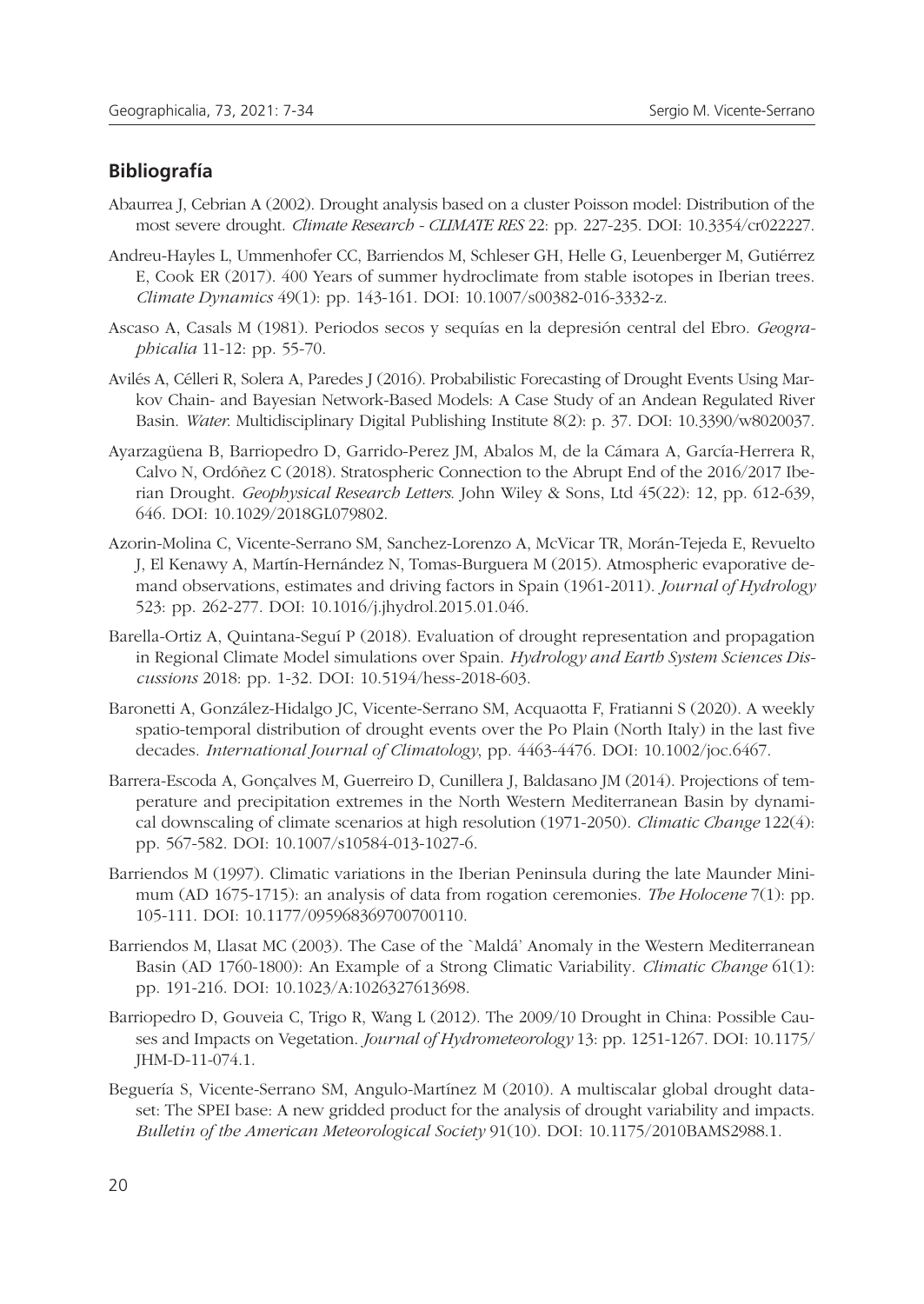- Beguería S, Vicente-Serrano SM, Reig F, Latorre B (2014). Standardized precipitation evapotranspiration index (SPEI) revisited: Parameter fitting, evapotranspiration models, tools, datasets and drought monitoring. *International Journal of Climatology* 34(10). DOI: 10.1002/joc.3887.
- Bravo-Paredes N, Gallego MC, Domínguez-Castro F, García JA, Vaquero JM (2020). Pro-Pluvia Rogation Ceremonies in Extremadura (Spain): Are They a Good Proxy of Winter NAO? *Atmosphere*. Multidisciplinary Digital Publishing Institute 11(3): p. 282. DOI: 10.3390/atmos11030282.
- Camarero JJ, Gazol A, Sangüesa-Barreda G, Oliva J, Vicente-Serrano SM (2015). To die or not to die: Early warnings of tree dieback in response to a severe drought. *Journal of Ecology* 103(1). DOI: 10.1111/1365-2745.12295.
- Camuffo D, Bertolin C, Diodato N, Cocheo C, Barriendos M, Dominguez-Castro F, Garnier E, Alcoforado MJ, Nunes MF (2013). Western Mediterranean precipitation over the last 300 years from instrumental observations. *Climatic Change* 117(1-2): pp. 85-101. DOI: 10.1007/s10584-012-0539-9.
- Capel J (1989). La sequía del invierno 1988-1989 en España (una anomalía climática singular). *Papeles De Geografía* 15: pp. 9-17.
- Cavalcanti IFA, Carril AF, Penalba OC, Grimm AM, Menéndez CG, Sanchez E, Cherchi A, Sörensson A, Robledo F, Rivera J, Pántano V, Bettolli LM, Zaninelli P, Zamboni L, Tedeschi RG, Dominguez M, Ruscica R, Flach R (2015). Precipitation extremes over La Plata Basin - Review and new results from observations and climate simulations. *Journal of Hydrology* 523: pp. 211- 230. DOI: 10.1016/j.jhydrol.2015.01.028.
- Cebrián AC, Abaurrea J (2006). Drought Analysis Based on a Marked Cluster Poisson Model. *Journal of Hydrometeorology* 7(4): pp. 713-723. DOI: 10.1175/JHM494.1.
- Coll JR, Aguilar E, Ashcroft L (2017). Drought variability and change across the Iberian Peninsula. *Theoretical and Applied Climatology* 130(3-4): pp. 901-916. DOI: 10.1007/s00704-016-1926-3.
- Creus J, Puigdefábregas, García-Ruiz J (1978). Duración de períodos secos en el Alto Aragón. *VII Coloquio de Geografía AGE.*, pp. 53-60.
- Cuadrat J (1991). Las sequías en el valle del Ebro. Aspectos climáticos y consecuencias económicas. *Revista de la Real Academia de Ciencias,* 85: pp. 537-545.
- Cuadrat J (2001). Percepción de la sequía en la fachada cantábrica. *Causas y consecuencias de las sequías en España / coord. por Antonio Gil Olcina, Alfredo Morales Gil,* pp. 277-289.
- Cuadrat J (2012). Reconstrucción de los episodios de sequía en el nordeste de España a partir de las ceremonias de rogativas. *Nimbus* 29-30: pp. 177-187.
- Cuadrat J, Alfaro F, Tejedor E, Serrano R, Barriendos M, MAS (2016a). La sequía de mediadios del siglo XVII en el valle del Ebro: Características climáticas e impacto social del evento. *Paisaje, cultura territorial y vivencia de la geografía: Libro homenaje al profesor Alfredo Morales Gil / coord. por José Fernando Vera Rebollo, Jorge Olcina Cantos, María Hernández Hernández; Alfredo Morales Gil (hom.),* pp. 923-934.
- Cuadrat J, Creus J, Vicente-Serrano S, Ferraz J (2002). La sequía de Aragón a través de los registros históricos. *Aportaciones geográficas en memoria del profesor Miguel Yetano Ruiz,* pp. 123-130.
- Cuadrat J, Tejedor E, Saz M, Serrano-Notivoli R, De Luis M, Barriendos M (2016b). Avances en la reconstrucción plurisecular del clima en el noreste de España: Nuevas bases de datos y resultados., 67-75. DOI: 10.14198/XCongresoAECAlicante2016-06.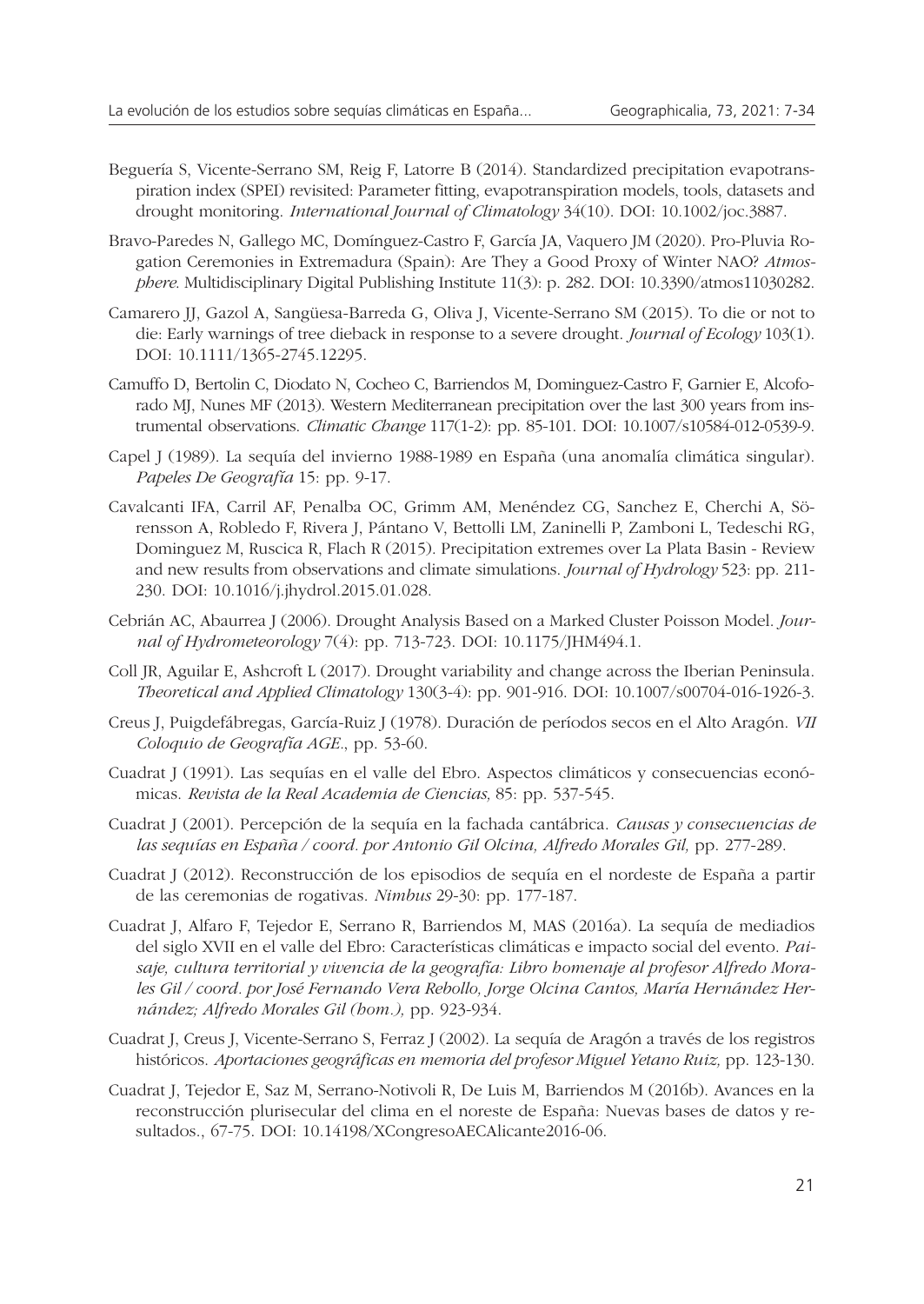- Domingo-Marimon C (2016). Contributions to the knowledge of the multitemporal spatial patterns of the Iberian Peninsula droughts from a Geographic Information Science perspective. *Revista de Teledetección* No 46 (201). DOI: 10.4995/raet.2016.5190.
- Domínguez-Castro F, de Miguel JC, Vaquero JM, Gallego MC, García-Herrera R (2014). Climatic potential of Islamic chronicles in Iberia: Extreme droughts (ad 711-1010). *The Holocene* 24(3): pp. 370-374. DOI: 10.1177/0959683613518591.
- Dominguez-Castro F, García-Herrera R (2016). Documentary sources to investigate multidecadal variability of droughts. *Cuadernos de Investigación Geográfica* 42(1): pp. 13-27. DOI: 10. 18172/cig.2936.
- Domínguez-Castro F, García-Herrera R, Ribera P, Barriendos M (2010). A shift in the spatial pattern of Iberian droughts during the 17th century. *Climate of the Past* 6(5): pp. 553-563. DOI: 10.5194/cp-6-553-2010.
- Domínguez-Castro F, García-Herrera R, Vicente-Serrano SM (2018). Wet and dry extremes in Quito (Ecuador) since the 17th century. *International Journal of Climatology* 38(4). DOI: 10.1002/joc.5312.
- Domínguez-Castro F, Reig F, Vicente-Serrano SM, Aguilar E, Peña-Angulo D, Noguera I, Revuelto J, van der Schrier G, El Kenawy AM (2020). A multidecadal assessment of climate indices over Europe. *Scientific Data*. DOI: 10.1038/s41597-020-0464-0.
- Domínguez-Castro F, Ribera P, García-Herrera R, Vaquero JM, Barriendos M, Cuadrat JM, Moreno JM (2012). Assessing extreme droughts in Spain during 1750-1850 from rogation ceremonies. *Climate of the Past* 8(2): pp. 705-722. DOI: 10.5194/cp-8-705-2012.
- Domínguez-Castro F, Santisteban JI, Barriendos M, Mediavilla R (2008). Reconstruction of drought episodes for central Spain from rogation ceremonies recorded at the Toledo Cathedral from 1506 to 1900: A methodological approach. *Global and Planetary Change* 63(2-3): pp. 230- 242. DOI: 10.1016/j.gloplacha.2008.06.002.
- Domínguez-Castro F, Vicente-Serrano SM, Tomás-Burguera M, Peña-Gallardo M, Beguería S, El Kenawy A, Luna Y, Morata A (2019a). High-spatial-resolution probability maps of drought duration and magnitude across Spain. *Natural Hazards and Earth System Sciences* 19(3): pp. 611-628. DOI: 10.5194/nhess-19-611-2019.
- Domínguez-Castro F, Vicente-Serrano SM, Tomás-Burguera M, Peña-Gallardo M, Beguería S, El Kenawy A, Luna Y, Morata A (2019b). High spatial resolution climatology of drought events for Spain: pp. 1961-2014. *International Journal of Climatology*.
- Domínguez M, Romera R, Sanchez E, Fita L, Fernández J, Jimenez-Guerrero P, Montávez J, Cabos Narvaez WD, Gaertner M (2013). Present-climate precipitation and temperature extremes over Spain from a set of high resolution RCMs. *Climate Research* 58: pp. 149-164. DOI: 10.3354/cr01186.
- Drumond A, Gimeno L, Nieto R, Trigo RM, Vicente-Serrano SM (2017). Drought episodes in the climatological sinks of the Mediterranean moisture source: The role of moisture transport. *Global and Planetary Change* 151: pp. 4-14. DOI: 10.1016/j.gloplacha.2016.12.004.
- Drumond A, Nieto R, Gimeno L (2016). A lagrangian approach for investigating anomalies in the moisture transport during drought episodes | Una aproximación lagrangiana para investigar anomalías en el transporte de humedad durante episodios de sequía. *Cuadernos de Investigacion Geografica* 42(1): pp. 113-125. DOI: 10.18172/cig.2925.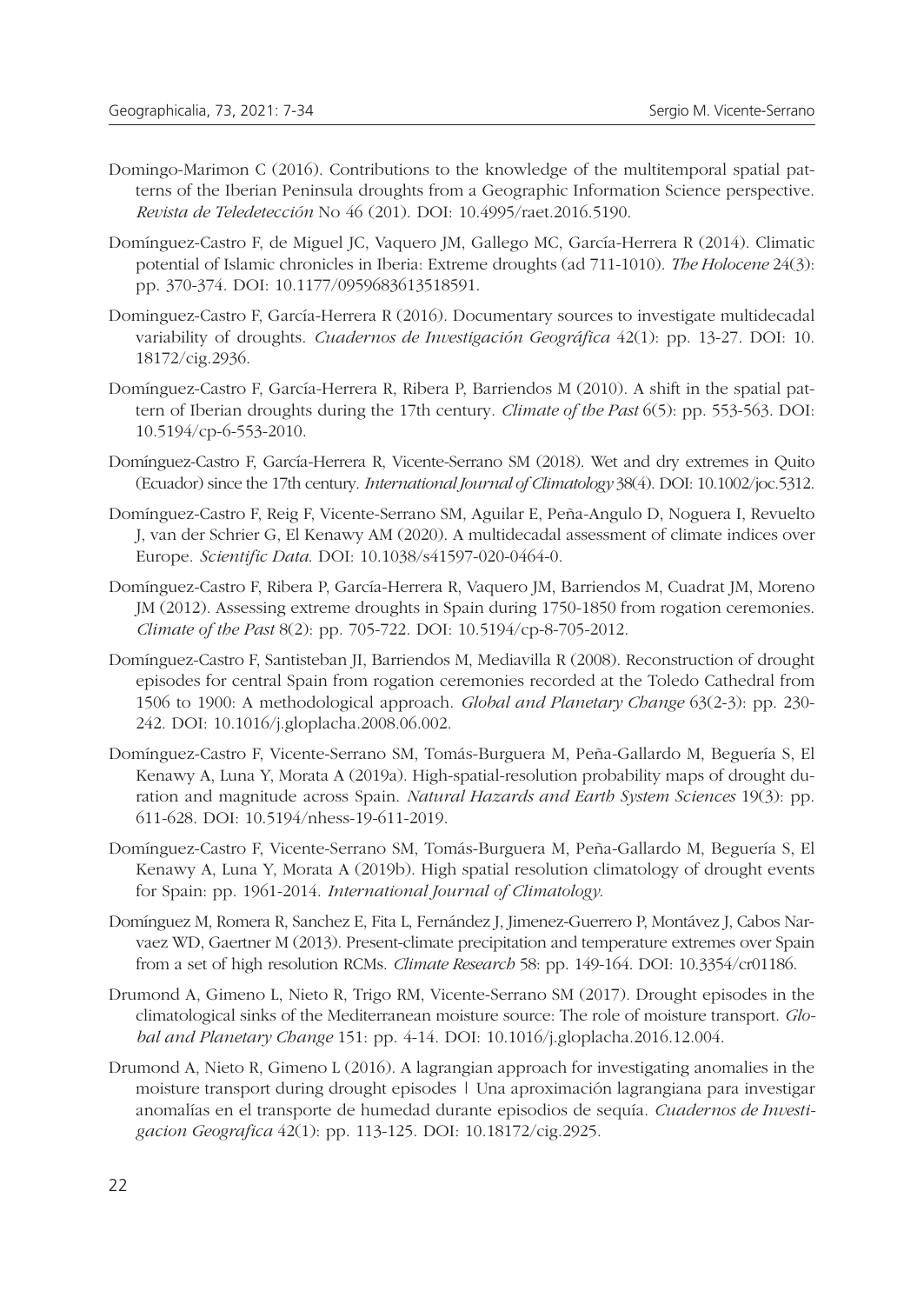- Drumond A, Stojanovic M, Nieto R, Vicente-Serrano SM, Gimeno L (2019). Linking Anomalous Moisture Transport And Drought Episodes in the IPCC Reference Regions. *Bulletin of the American Meteorological Society* 100(8): pp. 1481-1498. DOI: 10.1175/BAMS-D-18-0111.1.
- El Kenawy AM, Al Buloshi A, Al Awadhi T, Al Nasiri N, Navarro-Serrano F, Alhatrushi S, Robaa SM, Domínguez-Castro F, McCabe MF, Schuwerack P-M, López-Moreno JI, Vicente-Serrano SM (2020). Evidence for intensification of meteorological droughts in Oman over the past four decades. *Atmospheric Research*. DOI: 10.1016/j.atmosres.2020.105126.
- El Kenawy AM, McCabe MF, Vicente-Serrano SM, López-Moreno JI, Robaa SM (2016). Changes in the frequency and severity of hydrological droughts over ethiopia from 1960 to 2013. *Cuadernos de Investigacion Geografica* 42(1). DOI: 10.18172/cig.2931.
- Esteban-Parra MJ, Rodrigo FS, Castro-Diez Y (1998). Spatial and temporal patterns of precipitation in Spain for the period 1880-1992. *International Journal of Climatology* 18(14): pp. 1557-1574.
- Estrela MJ, Peñarrocha D, Millán M (2000). Multi-annual drought episodes in the Mediterranean (Valencia region) from 1950-1996. A spatio-temporal analysis. *International Journal of Climatology*. John Wiley & Sons, Ltd 20(13): pp. 1599-1618. DOI: 10.1002/1097-0088(20001115)20:13<1599:: AID-JOC559>3.0.CO;2-Q.
- Estrela T, Vargas E (2012). Drought Management Plans in the European Union. The Case of Spain. *Water Resources Management* 26(6): pp. 1537-1553. DOI: 10.1007/s11269-011-9971-2.
- Fernández-Fernández MI, Gallego MC, Domínguez-Castro F, Trigo RM, Vaquero JM (2015). The climate in Zafra from 1750 to 1840: precipitation. *Climatic Change* 129(1-2): pp. 267-280. DOI: 10.1007/s10584-014-1315-9.
- Frías MD, Herrera S, Cofiño AS, Gutiérrez JM (2010). Assessing the Skill of Precipitation and Temperature Seasonal Forecasts in Spain: Windows of Opportunity Related to ENSO Events. *Journal of Climate* 23(2): pp. 209-220. DOI: 10.1175/2009JCLI2824.1.
- Gaitán E, Monjo R, Pórtoles J, Pino-Otín MR (2020). Impact of climate change on drought in Aragon (NE Spain). *Science of The Total Environment* 740: 140094. DOI: https://doi.org/10.1016/j.scitotenv.2020.140094.
- García-Herrera R, García R, Prieto M, Hernández E, Gimeno L, Díaz H (2003a). The use of spanish historical archives to reconstruct climate variability. *Bulletin of the American Meteorological Society* 84(8): pp. 1025-1036. DOI: 10.1175/BAMS-84-8-1025.
- García-Herrera R, Garrido-Pérez, J.M. Barriopedro D, Ordóñez C, Vicente-Serrano, S.M. Nieto R, Gimeno L, Sorí R, Yiou P (2019). The European 2016/2017 drought. *Journal of Climate* 32: 3169-3187.
- García-Herrera R, Macias A, Gallego D, Ribera P, Gimeno L, Hernández E (2003b). Reconstruction of the Precipitation in the Canary Islands for the Period 1595-1836. *Bulletin of the American Meteorological Society* 84: p. 1037. DOI: 10.1175/BAMS-84-8-1037.
- García-Herrera R, Paredes D, Trigo RM, Trigo IF, Hernández E, Barriopedro D, Mendes MA (2007). The outstanding 2004/05 drought in the Iberian Peninsula: Associated atmospheric circulation. *Journal of Hydrometeorology*, pp. 483-498.
- Gazol A, Camarero JJ, Anderegg WRL, Vicente-Serrano SM (2017). Impacts of droughts on the growth resilience of Northern Hemisphere forests. *Global Ecology and Biogeography* 26(2). DOI: 10.1111/geb.12526.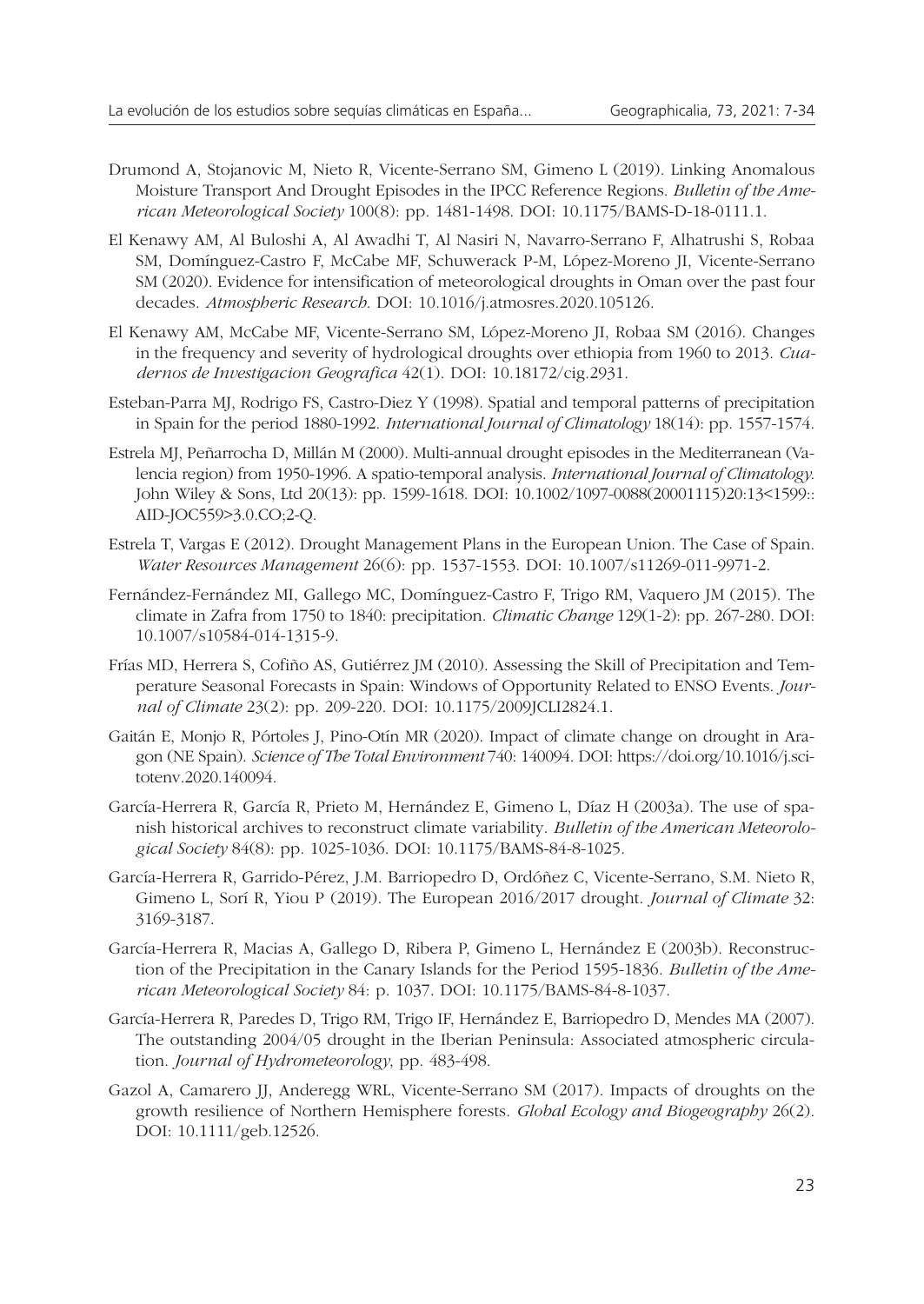- Gazol A, Camarero JJ, Sangüesa-Barreda G, Vicente-Serrano SM (2018a). Post-drought Resilience After Forest Die-Off: Shifts in Regeneration, Composition, Growth and Productivity. *Frontiers in Plant Science* 9: p. 1546. DOI: 10.3389/fpls.2018.01546.
- Gazol A, Camarero JJ, Vicente-Serrano SM, Sánchez-Salguero R, Gutiérrez E, de Luis M, Sangüesa-Barreda G, Novak K, Rozas V, Tíscar PA, Linares JC, Martín-Hernández N, Martínez del Castillo E, Ribas M, García-González I, Silla F, Camisón A, Génova M, Olano JM, Longares LA, Hevia A, Tomás-Burguera M, Galván JD (2018b). Forest resilience to drought varies across biomes. *Global Change Biology* 24(5). DOI: 10.1111/gcb.14082.
- Gil A, Amorós A (1996). Sequías en el sureste de la Península Ibérica: cambios en la percepción de un fenómeno natural. *Investigaciones Geográficas* 15: pp. 127-143. DOI: 10.14198/INGEO 1996.15.06.
- Gil A, Morales A (2001). *Causas y consecuencias de las sequías en España*. Universitat d Alacant / Universidad de Alicante, Instituto Interuniversitario de Geografía.
- Giraldo J, García S (2012). Non-stationary analysis of dry spells in monsoon season of Senegal River Basin using data from Regional Climate Models (RCMs). *Journal of Hydrology,* pp. 450- 451: 82-92. DOI: https://doi.org/10.1016/j.jhydrol.2012.05.029.
- Giraldo J, García S (2013). Assessing uncertainties in the building of ensemble RCMs over Spain based on dry spell lengths probability density functions. *Climate Dynamics* 40(5): pp. 1271- 1290. DOI: 10.1007/s00382-012-1381-5.
- González-Hidalgo JC, Vicente-Serrano SM, Peña-Angulo D, Salinas C, Tomas-Burguera M, Beguería S (2018). High-resolution spatio-temporal analyses of drought episodes in the western Mediterranean basin (Spanish mainland, Iberian Peninsula). *Acta Geophysica* 66(3): pp. 381-392. DOI: 10.1007/s11600-018-0138-x.
- González J, Valdés JB (2006). New drought frequency index: Definition and comparative performance analysis. *Water Resources Research*. John Wiley & Sons, Ltd 42(11). DOI: 10.1029/ 2005WR004308.
- Gumuzzio A, Brocca L, Sánchez N, González-Zamora A, Martínez-Fernández J (2016). Comparison of SMOS, modelled and in situ long-term soil moisture series in the northwest of Spain. *Hydrological Sciences Journal*. Taylor & Francis 61(14): pp. 2610-2625. DOI: 10.1080/0262 6667.2016.1151981.
- Haro D, Solera A, Andreu J (2016). Drought early warning based on optimal risk forecasts in regulated river systems: Application to the Jucar River Basin (Spain). *Journal of Hydrology,* p. 544. DOI: 10.1016/j.jhydrol.2016.11.022.
- Hernández M, Torres F (2001). El estudio de las sequías en España. Aproximación bibliográfica. *En Causas y consecuencias de las sequías en España. (A. Gil Olcina y A. Morales Gil Eds.),* pp. 509-565.
- Jiménez-Donaire MP, Tarquis A, Giráldez JV (2020). Evaluation of a combined drought indicator and its potential for agricultural drought prediction in southern Spain. *Natural Hazards and Earth System Sciences* 20(1): pp. 21-33. DOI: 10.5194/nhess-20-21-2020.
- Kahil M, Albiac J, Dinar A, Calvo E, Esteban E, Avella L, Garcia-Molla M (2016). Improving the Performance of Water Policies: Evidence from Drought in Spain. *Water*. Multidisciplinary Digital Publishing Institute 8(2): p. 34. DOI: 10.3390/w8020034.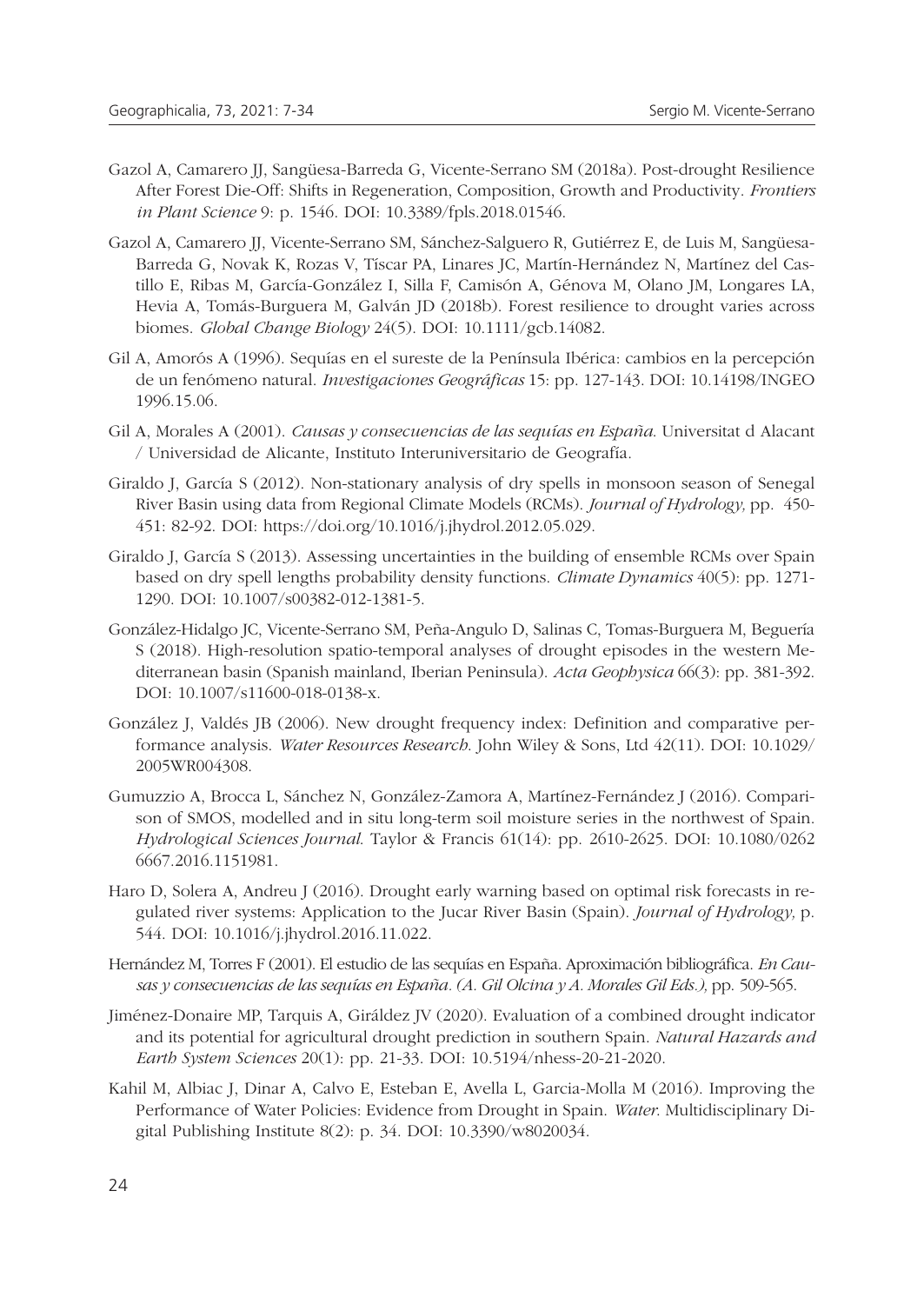- Kallache M, Naveau P, Vrac M (2013). Spatial assessment of precipitation deficits in the Duero basin (central Spain) with multivariate extreme value statistics. *Water Resources Research*. John Wiley & Sons, Ltd 49(10): pp. 6716-6730. DOI: 10.1002/wrcr.20490.
- Karimi M, Vicente-Serrano SM, Reig F, Shahedi K, Raziei T, Miryaghoubzadeh M (2020). Recent trends in atmospheric evaporative demand in Southwest Iran: implications for change in drought severity. *Theoretical and Applied Climatology*. DOI: 10.1007/s00704-020-03349-3.
- Lana X, Burgueño A (1998a). Spatial and temporal characterization of annual extreme droughts in Catalonia (northeast Spain). *International Journal of Climatology*. John Wiley & Sons, Ltd 18(1): pp. 93-110. DOI: 10.1002/(SICI)1097-0088(199801)18:1<93::AID-JOC219>3.0.CO;2-T.
- Lana X, Burgueño A (1998b). Probabilities of Repeated Long Dry Episodes Based on the Poisson Distribution. An Example for Catalonia (NE Spain). *Theoretical and Applied Climatology* 60(1): pp. 111-120. DOI: 10.1007/s007040050037.
- Lana X, Burgueño A, Martínez M, Serra de Larrocha C (2006a). Statistical distributions and sample strategies for the analysis of extreme dry spells in Catalonia (NE Spain). *Journal of Hydrology* 324: pp. 94-114. DOI: 10.1016/j.jhydrol.2005.09.013.
- Lana X, Burgueño A, Serra C, Martínez MD (2017). Multifractality and autoregressive processes of dry spell lengths in Europe: an approach to their complexity and predictability. *Theoretical and Applied Climatology* 127(1): pp. 285-303. DOI: 10.1007/s00704-015-1638-0.
- Lana X, Martínez M, Burgueño A, Serra C (2008a). Return period maps of dry spells for Catalonia (northeastern Spain) based on the Weibull distribution / Périodes de retour des périodes sèches en Catalogne (nord-est de l'Espagne) à partir de la distribution de Weibull. *Hydrological Sciences Journal*. Taylor & Francis 53(1): pp. 48-64. DOI: 10.1623/hysj.53.1.48.
- Lana X, Martínez M, Burgueño A, Serra de Larrocha C, Martin-Vide J, Gómez L (2008b). Spatial and temporal patterns of dry spell lengths in the Iberian Peninsula for the second half of the twentieth century. *Theoretical and Applied Climatology* 91: pp. 99-116. DOI: 10.1007/s00704-007-0300-x.
- Lana X, Martínez MD, Burgueño A, Serra C, Martín-Vide J, Gómez L (2006b). Distributions of long dry spells in the iberian peninsula, years 1951-1990. *International Journal of Climatology*. John Wiley & Sons, Ltd 26(14): pp. 1999-2021. DOI: 10.1002/joc.1354.
- Lopez-Bustins J, Pascual D, Pla E, Retana J (2013). Future variability of droughts in three Mediterranean catchments. *Natural Hazards* 69: pp. 1405-1421. DOI: 10.1007/s11069-013-0754-3.
- López-Franca N, Sánchez E, Losada T, Domínguez M, Romera R, Gaertner MÁ (2015). Markovian characteristics of dry spells over the Iberian Peninsula under present and future conditions using ESCENA ensemble of regional climate models. *Climate Dynamics* 45(3): pp. 661-677. DOI: 10.1007/s00382-014-2280-8.
- López-Moreno JI, Vicente-Serrano SM, Begueria S, Garcia-Ruiz JM, Portela MM, Almeida AB (2009). Dam effects on droughts magnitude and duration in a transboundary basin: The lower river tagus, pain and Portugal. *Water Resources Research* 45(2). DOI: 10.1029/2008WR007198.
- López-Moreno JI, Vicente-Serrano SM, López-Moreno JI, Vicente-Serrano SM (2008). Positive and Negative Phases of the Wintertime North Atlantic Oscillation and Drought Occurrence over Europe: A Multitemporal-Scale Approach. *Journal of Climate* 21(6): pp. 1220-1243. DOI: 10.1175/2007JCLI1739.1.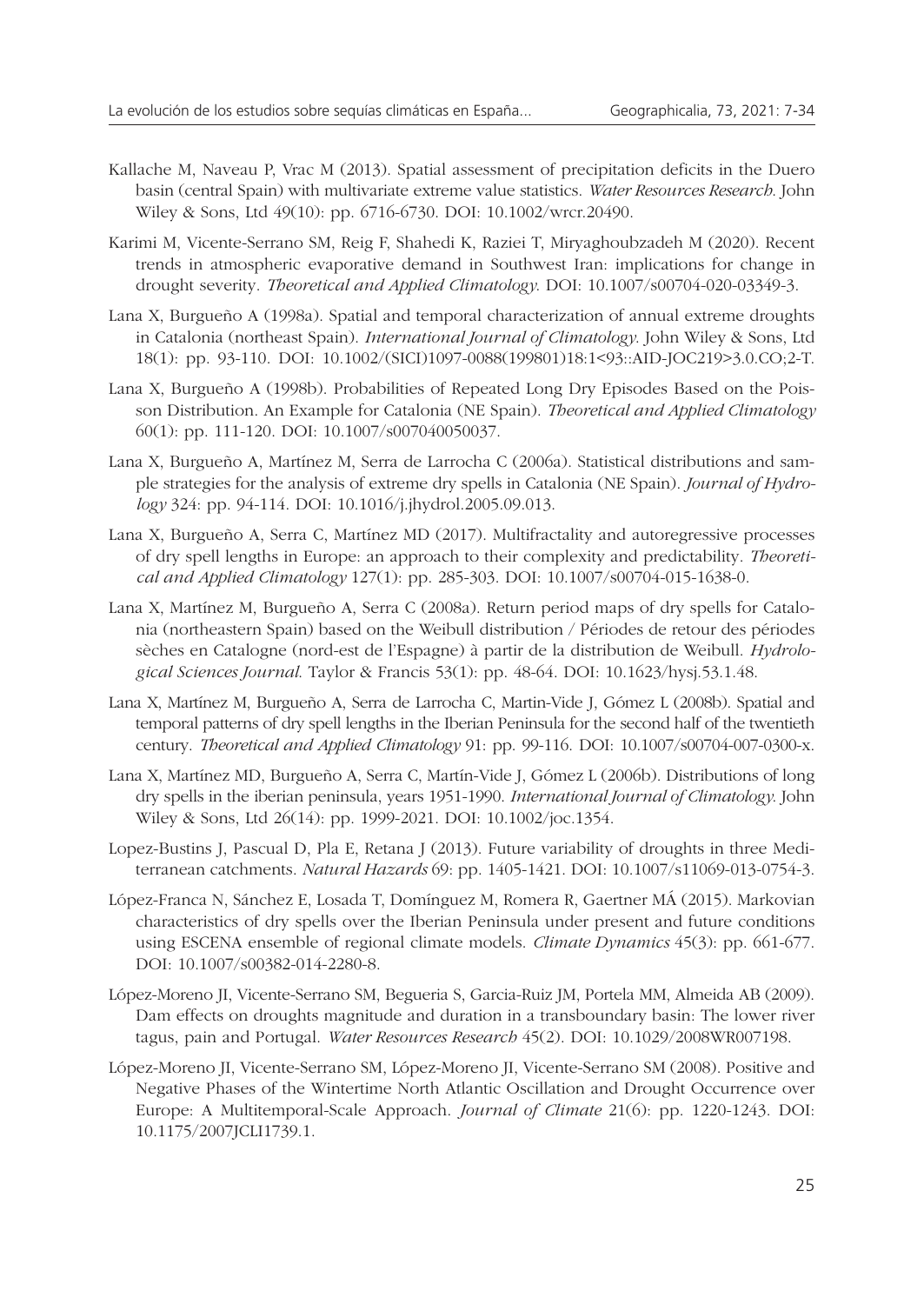Lorente J (1945). La gran sequía del año agrícola 1944-1945. *Calendario Meteorológico. AEMET*, 79-83.

- Lorenzo-Lacruz J, Garcia C, Morán-Tejeda E (2017). Groundwater level responses to precipitation variability in Mediterranean insular aquifers. *Journal of Hydrology*. Elsevier 552: pp. 516-531. DOI: 10.1016/J.JHYDROL.2017.07.011.
- Lorenzo-Lacruz J, Morán-Tejeda E (2016). Spatio-temporal patterns of meteorological droughts in the Balearic Islands (Spain). *Cuadernos de Investigación Geográfica* 42(1): pp. 49-66. DOI: 10.18172/cig.2948.
- Lorenzo-Lacruz J, Vicente-Serrano SM, González-Hidalgo JC, López-Moreno JI, Cortesi N (2013). Hydrological drought response to meteorological drought in the Iberian Peninsula. *Climate Research* 58(2). DOI: 10.3354/cr01177.
- Maillard O, Vides-Almonacid R, Flores-Valencia M, Coronado R, Vogt P, Vicente-Serrano SM, Azurduy H, Anívarro R, Cuellar RL (2020). Relationship of Forest Cover Fragmentation and Drought with the Occurrence of Forest Fires in the Department of Santa Cruz, Bolivia. *Forests*. Multidisciplinary Digital Publishing Institute 11(9): p. 910. DOI: 10.3390/f11090910.
- Manzano A, Clemente MA, Morata A, Luna MY, Beguería S, Vicente-Serrano SM, Martín ML (2019). Analysis of the atmospheric circulation pattern effects over SPEI drought index in Spain. *Atmospheric Research* 230: pp. 104-630. DOI: https://doi.org/10.1016/j.atmosres.2019.104630.
- Marcos-Garcia P, Lopez-Nicolas A, Pulido-Velazquez M (2017). Combined use of relative drought indices to analyze climate change impact on meteorological and hydrological droughts in a Mediterranean basin. *Journal of Hydrology* 554: pp. 292-305. DOI: https://doi.org/10.1016/ j.jhydrol.2017.09.028.
- Martín-Vide J (2001). Diez consideraciones sobre las sequías en Cataluña y Baleares. In: CAM (ed) *En (Gil, A. y Morales, A. Eds.) Causas y consecuencias de las sequías en España.* Alicante, pp. 207-230.
- Martín-Vide J, Barriendos M (1995). The use of rogation ceremony records in climatic reconstruction: a case study from Catalonia (Spain). *Climatic Change* 30(2): pp. 201-221. DOI: 10.1007/ BF01091842.
- Martín-Vide J, Fernández D (2001). El índice NAO y la precipitación mensual en la España peninsular. *Investigaciones Geográficas* 26: pp. 41-58.
- Martin-Vide J, Gomez L (1999). Regionalization of Peninsular Spain based on the length of dry spells. *International Journal of Climatology*. John Wiley & Sons, Ltd 19(5): pp. 537-555. DOI: 10.1002/(SICI)1097-0088(199904)19:5<537::AID-JOC371>3.0.CO;2-X.
- Martínez-Fernández J, González-Zamora A, Sánchez N, Gumuzzio A (2015). A soil water based index as a suitable agricultural drought indicator. *Journal of Hydrology* 522: pp. 265-273. DOI: https://doi.org/10.1016/j.jhydrol.2014.12.051.
- Martínez-Fernández J, González-Zamora A, Sánchez N, Gumuzzio A, Herrero-Jiménez CM (2016). Satellite soil moisture for agricultural drought monitoring: Assessment of the SMOS derived Soil Water Deficit Index. *Remote Sensing of Environment* 177: pp. 277-286. DOI: https://doi.org/ 10.1016/j.rse.2016.02.064.
- Mathbout S, Lopez-Bustins JA, Martin-Vide J, Bech J, Rodrigo FS (2018). Spatial and temporal analysis of drought variability at several time scales in Syria during 1961-2012. *Atmospheric Research* 200: pp. 153-168. DOI: 10.1016/j.atmosres.2017.09.016.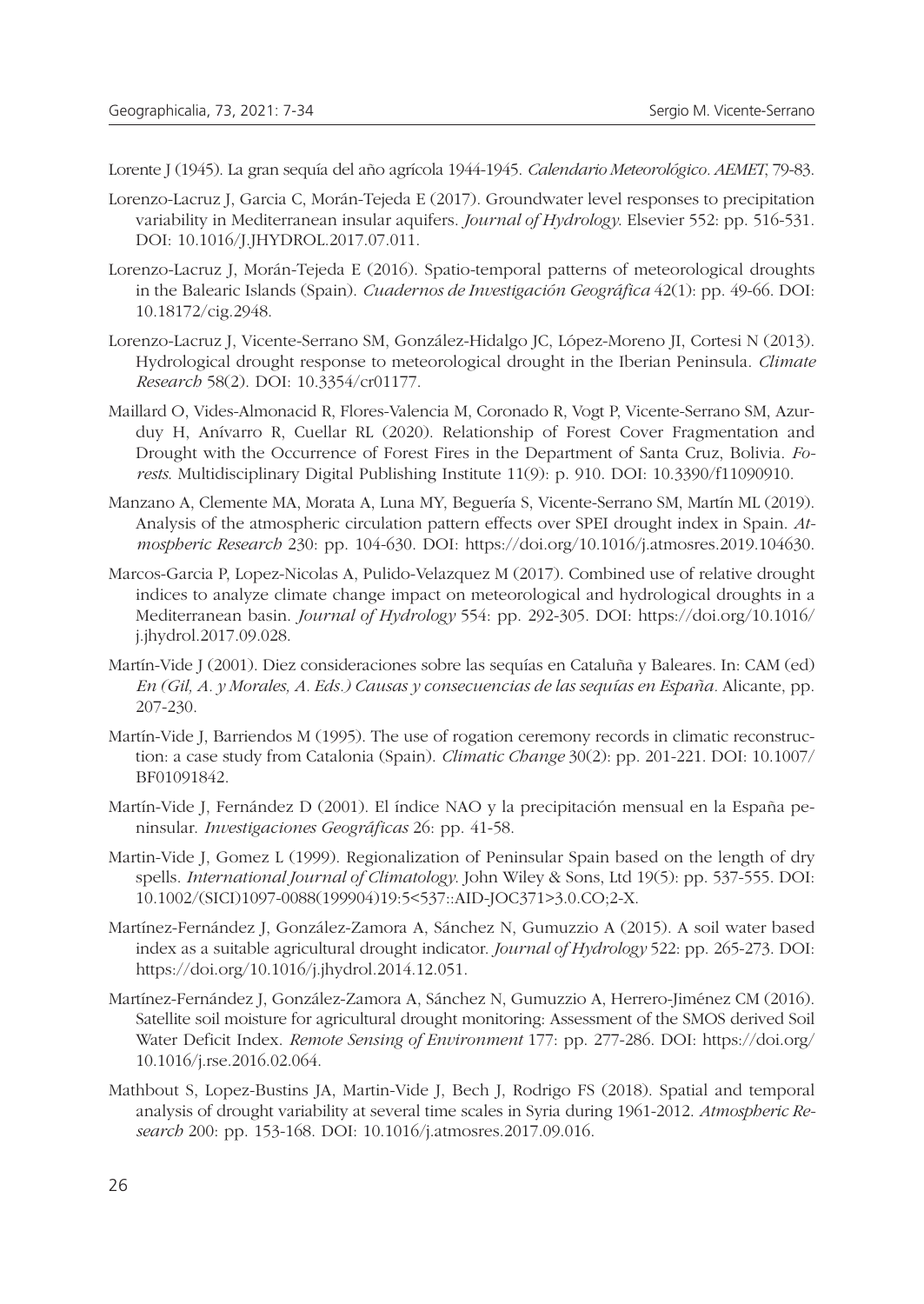- Merino A, López L, Hermida L, Sánchez JL, García-Ortega E, Gascón E, Fernández-González S (2015). Identification of drought phases in a 110-year record from Western Mediterranean basin: Trends, anomalies and periodicity analysis for Iberian Peninsula. *Global and Planetary Change*, pp. 96-108.
- Mohino E, Janicot S, Bader J (2011). Sahel rainfall and decadal to multi-decadal sea surface temperature variability. *Climate Dynamics* 37(3): pp. 419-440. DOI: 10.1007/s00382-010-0867-2.
- Monjo R, Royé D, Martin-Vide J (2020). Meteorological drought lacunarity around the world and its classification. *Earth System Science Data* 12(1): pp. 741-752. DOI: 10.5194/essd-12-741-2020.
- Morales A, Rico A, Olcina J (2001). Diferentes percepciones de la sequía en España : adaptación, catatrofismo e intentos de corrección / Alfredo Morales Gil; Jorge Olcina Cantos y Antonio M. Rico Amorós. *Investigaciones Geográficas. Núm. 23, 2000*. Alicante : Biblioteca Virtual Miguel de Cervantes, 2001 23: pp. 5-46.
- Muñoz-Díaz D, Rodrigo FS (2003). Effects of the North Atlantic oscillation on the probability for climatic categories of local monthly rainfall in southern Spain. *International Journal of Climatology*. John Wiley & Sons, Ltd 23(4): pp. 381-397. DOI: 10.1002/joc.886.
- Muñoz-Díaz D, Rodrigo FS (2005). Influence of the El Niño-Southern Oscillation on the probability of dry and wet seasons in Spain. *Climate Research*. Inter-Research Science Center 30(1): pp. 1-12.
- Noguera I, Domínguez-Castro F, Vicente-Serrano SM (2020). Characteristics and trends of flash droughts in Spain, 1961-2018. *Annals of the New York Academy of Sciences*, pp. 155-172. DOI: 10.1111/nyas.14365.
- Olcina J (1994). *Riesgos climáticos en la Península Ibérica.* Phentalon: Madrid.
- Olcina J (2001). Causa de la sequía en España. Aspectos climáticos y geográficos de un fenómeno natural. *ausas y consecuencias de las sequías en España. (A. Gil Olcina y A. Morales Gil Eds.)*, pp. 49-109.
- Ortigosa Izquierdo LM (1987). The climatic droughts in the northwestern sector of Ebro Depression, Rioja. *Estudios Geograficos*, pp. 639-658.
- Pablos M, Martínez-Fernández J, Sánchez N, González-Zamora Á (2017). Temporal and Spatial Comparison of Agricultural Drought Indices from Moderate Resolution Satellite Soil Moisture Data over Northwest Spain. *Remote Sensing*. Multidisciplinary Digital Publishing Institute 9(11): p. 1168. DOI: 10.3390/rs9111168.
- Pasho E, Camarero JJ, Vicente-Serrano SM (2012). Climatic impacts and drought control of radial growth and seasonal wood formation in Pinus halepensis. *Trees – Structure and Function* 26(6). DOI: 10.1007/s00468-012-0756-x.
- Peguero-Pina JJ, Camarero JJ, Abadía A, Martín E, González-Cascón R, Morales F, Gil-Pelegrín E (2007). Physiological performance of silver-fir (Abies alba Mill.) populations under contrasting climates near the south-western distribution limit of the species. *Flora: Morphology, Distribution, Functional Ecology of Plants* 202(3): pp. 226-236. DOI: 10.1016/j.flora.2006.06.004.
- Peña-Gallardo M, Vicente-Serrano SM, Hannaford J, Lorenzo-Lacruz J, Svoboda M, Domínguez-Castro F, Maneta M, Tomas-Burguera M, Kenawy AE (2019). Complex influences of meteorological drought time-scales on hydrological droughts in natural basins of the contiguous Unites States. *Journal of Hydrology* 568: pp. 611-625. DOI: 10.1016/j.jhydrol.2018.11.026.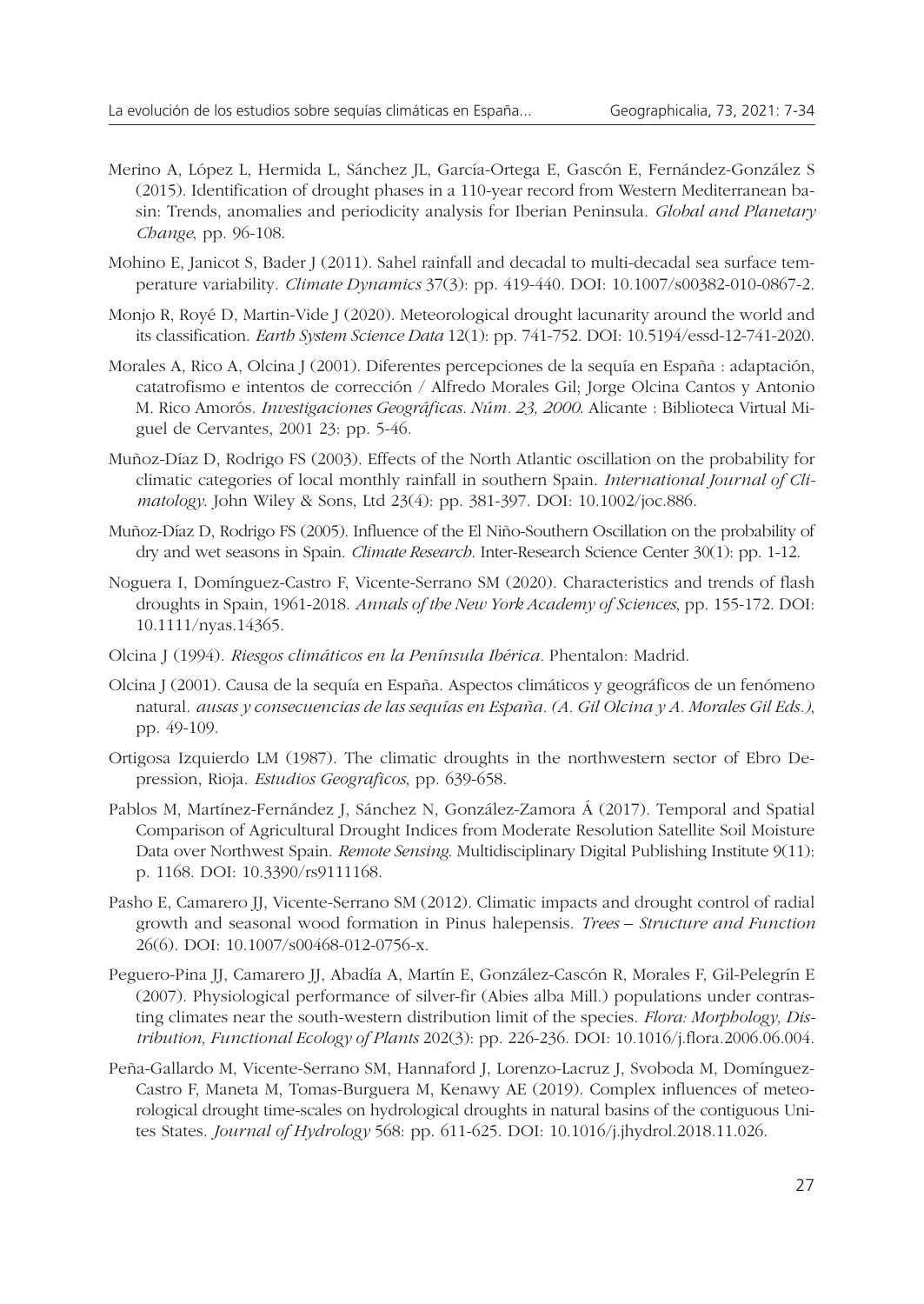- Peng J, Dadson S, Hirpa F, Dyer E, Lees T, Miralles DG, Vicente-Serrano SM, Funk C (2020). A pan-African high-resolution drought index dataset. *Earth System Science Data*, pp. 753-769. DOI: 10.5194/essd-12-753-2020.
- Pérez-Cueva A, Escrivá J (1982). Aspectos climáticos de las sequías en el ámbito mediterráneo. *Cuadernos de Geografía de Valencia* 30: pp. 112-123.
- Pérez-Sánchez J, Senent-Aparicio J (2018). Analysis of meteorological droughts and dry spells in semiarid regions: a comparative analysis of probability distribution functions in the Segura Basin (SE Spain). *Theoretical and Applied Climatology* 133(3): pp. 1061-1074. DOI: 10.1007/ s00704-017-2239-x.
- Pérez Cueva A (1983). La sequía de 1978-1982, ¿excepcionalidad o inadaptación? *Agricultura y Sociedad* 27: pp. 225-245.
- Pérez Manrique C, Garmendia MJS (1984). Estudio de rachas secas y lluviosas en Gijón y San Sebastián. *Revista de Geofísica* 40: pp. 73-80.
- Pfister C, Brázdil R, Glaser R, Barriendos M, Camuffo D, Deutsch M, Dobrovolný P, Enzi S, Guidoboni E, Kotyza O, Militzer S, Rácz L, Rodrigo FS (1999). Documentary Evidence on Climate in Sixteenth-Century Europe. *Climatic Change* 43(1): pp. 55-110. DOI: 10.1023/A:1005540707792.
- Pita M (1987). El riesgo potencial de sequía en Andalucía. *Revista de Estudios Agrosociales* 9: pp. 11-40.
- Pita M (1989). La sequía como desastre natural: Su incidencia en el ámbito español. *Norba. Revista de geografía,* ISSN 0213-3709, No 6-7, 1989, pp. 31-62.
- Pita M (1990). Reflexiones en torno a la sequía. *Boletín de la AGE* 10: pp. 21-39.
- Pita M (2001). Un nouvel indice de sécheresse pour les domaines méditerranéens. Application au bassin du Guadalquivir (sudouest de l'Espagne). *Publications de l'Association Internationale de Climatologie, vol. 13*, pp. 225-233.
- Prohom M, Barriendos M, Sanchez-Lorenzo A (2016). Reconstruction and homogenization of the longest instrumental precipitation series in the Iberian Peninsula (Barcelona, 1786-2014). *International Journal of Climatology* 36(8): pp. 3072-3087. DOI: 10.1002/joc.4537.
- Quintana-Seguí P, Barella-Ortiz A, Regueiro-Sanfiz S, Miguez-Macho G (2019). The Utility of Land-Surface Model Simulations to Provide Drought Information in a Water Management Context Using Global and Local Forcing Datasets. *Water Resources Management*. DOI: 10.1007/s11269- 018-2160-9.
- Ramis C, Romero R, Homar Santaner V, Alonso S, Jansa A, Amengual A (2017). On the drought in the Balearic Islands during the hydrological year 2015-2016. *Natural Hazards and Earth System Sciences Discussions,* pp. 1-24. DOI: 10.5194/nhess-2017-223.
- Raso J (1993). Evolución de las precipitaciones anuales en España desde 1870. *Notes de Geografía Física* 22: pp. 5-24.
- Raso J, Clavero P, Martín-Vide J (1981). La sequía del año agrícola 1980-81 en España. *Notes de Geografía Física* 9: pp. 31-47.
- Rita A, Camarero JJ, Nolè A, Borghetti M, Brunetti M, Pergola N, Serio C, Vicente-Serrano SM, Tramutoli V, Ripullone F (2020). The impact of drought spells on forests depends on site conditions: The case of 2017 summer heat wave in southern Europe. *Global Change Biology* 26(2): pp. 851-863. DOI: 10.1111/gcb.14825.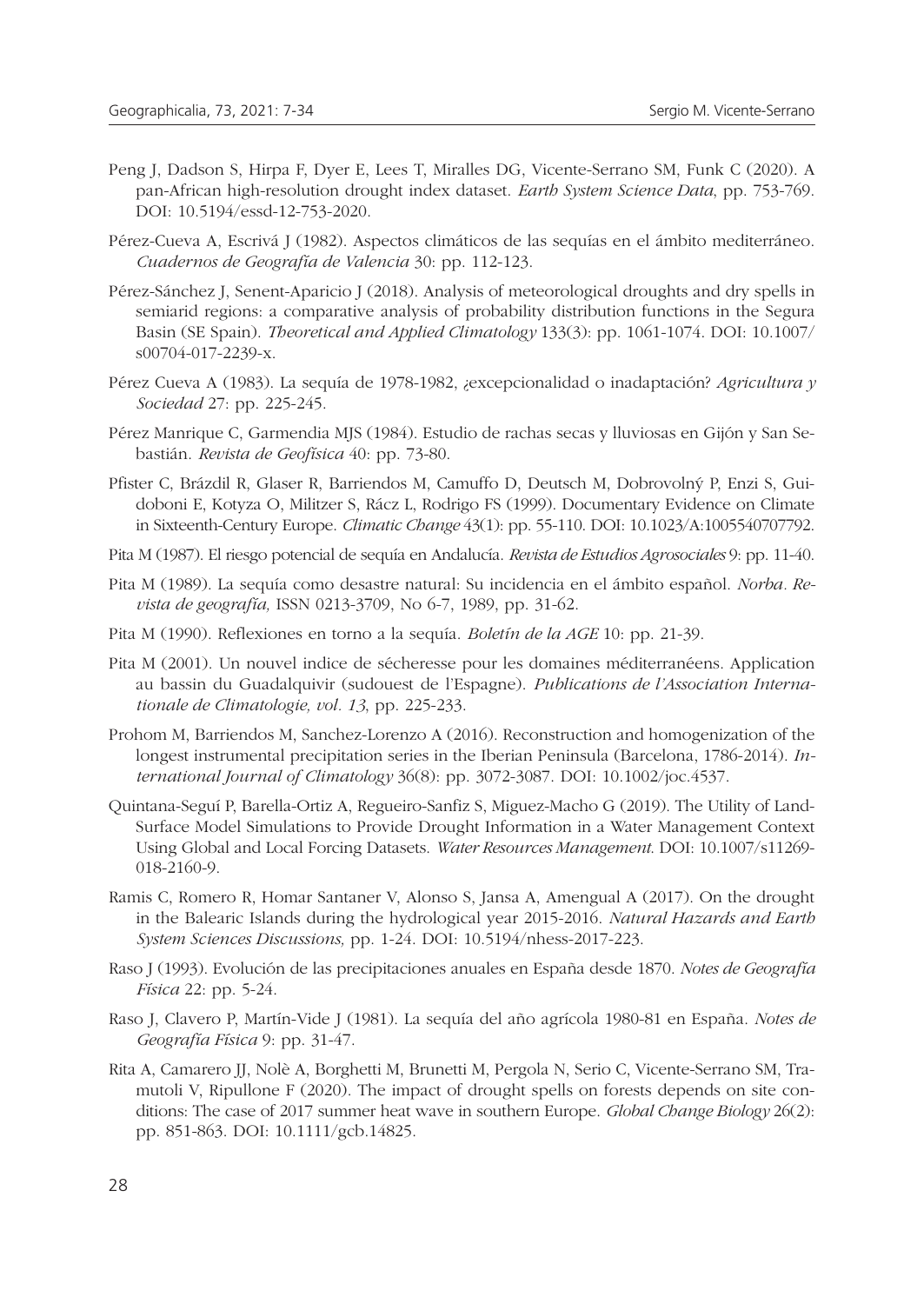- Rodó X, Baert E, Comín FA (1997). Variations in seasonal rainfall in Southern Europe during the present century: relationships with the North Atlantic Oscillation and the El Niño-Southern Oscillation. *Climate Dynamics* 13(4): pp. 275-284. DOI: 10.1007/s003820050165.
- Rodriguez-Fonseca MB, Mohino E, Mechoso C, Caminade C, Biasutti M, Gaetani M, Garcia-Serrano J, Vizy E, Cook K, Xue Y, Polo I, Losada T, Druyan L, Fontaine B, Bader J, Doblas-Reyes F, Goddard L, Janicot S, Arribas A, Voldoire A (2015). Variability and Predictability of West African Droughts: A Review of the Role of Sea Surface Temperature Anomalies. *Journal of Climate* 28: 150209132657002. DOI: 10.1175/JCLI-D-14-00130.1.
- Rodriguez-Puebla C, Encinas AH, Nieto S, Garmendia J (1998). Spatial and temporal patterns of annual precipitation variability over the Iberian Peninsula. *International Journal of Climatology*. John Wiley & Sons, Ltd 18(3): pp. 299-316. DOI: 10.1002/(SICI)1097-0088(19980315)18:3 <299::AID-JOC247>3.0.CO;2-L.
- Rodríguez-Puebla C, Encinas AH, Sáenz J (2001). Winter precipitation over the Iberian peninsula and its relationship to circulation indices. *Hydrology and Earth System Sciences* 5(2): pp. 233- 244. DOI: 10.5194/hess-5-233-2001.
- Roldan A (1975). La extraordinaria sequía durante los últimos meses del año 1974. *Calendario Meteorológico. AEMET*.
- Romero R, Sumner G, Ramis C, Genovés A (1999). A classification of the atmospheric circulation patterns producing significant daily rainfall in the Spanish Mediterranean area. *International Journal of Climatology*. John Wiley & Sons, Ltd 19(7): pp. 765-785. DOI: 10.1002/(SICI) 1097-0088(19990615)19:7<765::AID-JOC388>3.0.CO;2-T.
- Ruiz Sinoga JD, León Gross T (2013). Droughts and their social perception in the mass media (southern Spain). *International Journal of Climatology*. John Wiley & Sons, Ltd 33(3): pp. 709- 724. DOI: 10.1002/joc.3465.
- Salah Z, Nieto R, Drumond A, Gimeno L, Vicente-Serrano SM (2018). A Lagrangian analysis of the moisture budget over the Fertile Crescent during two intense drought episodes. *Journal of Hydrology,* 560. DOI: 10.1016/j.jhydrol.2018.03.021.
- Sales V, Jambrino T, Juste J (1982). Análisis espacial y temporal de la sequía 1978-1981 en España. *Cuadernos de Geografía* 30: pp. 13-24.
- Sanchez-Lorenzo A, Vicente-Serrano SM, Wild M, Calbó J, Azorin-Molina C, Peñuelas J (2014). Evaporation trends in Spain: A comparison of class A pan and Piché atmometer measurements. *Climate Research,* 61(3). DOI: 10.3354/cr01255.
- Sánchez-Salguero R, Camarero JJ, Carrer M, Gutiérrez E, Alla AQ, Andreu-Hayles L, Hevia A, Koutavas A, Martínez-Sancho E, Nola P, Papadopoulos A, Pasho E, Toromani E, Carreira JA, Linares JC (2017). Climate extremes and predicted warming threaten Mediterranean Holocene firs forests refugia. *Proceedings of the National Academy of Sciences of the United States of America* 114(47): E10142-E10150. DOI: 10.1073/pnas.1708109114.
- Sanchez E, Domínguez M, Romera R, López de la Franca Arema N, Gaertner M, Gallardo C, Castro M (2011). Regional modeling of dry spells over the Iberian Peninsula for present climate and climate change conditions. *Climatic Change* 107: pp. 625-634. DOI: 10.1007/s10584-011-0114-9.
- Sanchez N, González-Zamora Á, Martínez-Fernández J, Piles M, Pablos M (2018). Integrated remote sensing approach to global agricultural drought monitoring. *Agricultural and Forest Meteorology,* 259. DOI: 10.1016/j.agrformet.2018.04.022.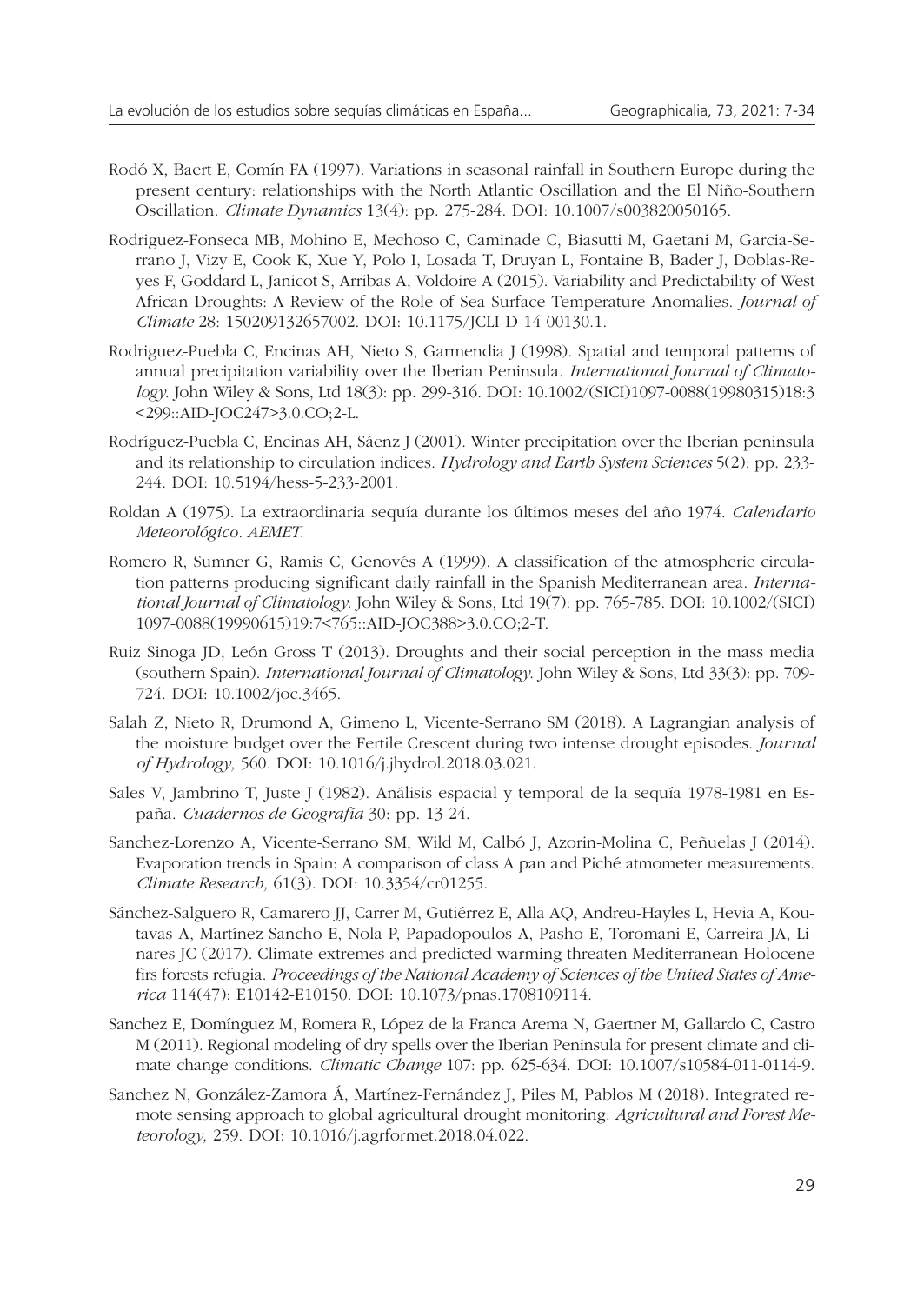- Sánchez N, González-Zamora Á, Piles M, Martínez-Fernández J (2016). A New Soil Moisture Agricultural Drought Index (SMADI) Integrating MODIS and SMOS Products: A Case of Study over the Iberian Peninsula. *Remote Sensing*. Multidisciplinary Digital Publishing Institute 8(4): p. 287. DOI: 10.3390/rs8040287.
- Santos JF, Pulido-Calvo I, Portela MM (2010). Spatial and temporal variability of droughts in Portugal. *Water Resources Research*.
- Scaini A, Sánchez N, Vicente-Serrano SM, Martínez-Fernández J (2015). SMOS-derived soil moisture anomalies and drought indices: A comparative analysis using in situ measurements. *Hydrological Processes,* 29(3). DOI: 10.1002/hyp.10150.
- Schubert SD, Stewart RE, Wang H, Barlow M, Berbery EH, Cai W, Hoerling MP, Kanikicharla KK, Koster RD, Lyon B, Mariotti A, Mechoso CR, Mï¿1/2ller OV, Rodriguez-Fonseca B, Seager R, Senevirante SI, Zhang L, Zhou T (2016). Global meteorological drought: A synthesis of current understanding with a focus on sst drivers of precipitation deficits. *Journal of Climate* 29(11): pp. 3989-4019. DOI: 10.1175/JCLI-D-15-0452.1.
- Serra C, Lana X, Burgueño A, Martínez MD (2016). Partial duration series distributions of the European dry spell lengths for the second half of the twentieth century. *Theoretical and Applied Climatology* 123(1): pp. 63-81. DOI: 10.1007/s00704-014-1337-2.
- Serra C, Martínez MD, Lana X, Burgueño A (2014). European dry spell regimes (1951-2000): Clustering process and time trends. *Atmospheric Research* 144: pp. 151-174. DOI: https://doi.org/ 10.1016/j.atmosres.2013.05.022.
- Serrano-Barrios L, Vicente-Serrano SM, Flores-Magdaleno H, Tijerina-Chávez L, Vázquez-Soto D (2016). Spatio-temporal variability of droughts in the North Pacific Basin of México (1961-2010) [Variabilidad espacio-temporal de las sequías en la cuenca pacífico norte de México (1961- 2010)]. *Cuadernos de Investigacion Geografica* 42(1): pp. 185-204. DOI: 10.18172/cig.2857.
- Slette IJ, Smith MD, Knapp AK, Vicente-Serrano SM, Camarero JJ, Beguería S (2020). Standardized metrics are key for assessing drought severity. *Global Change Biology* 26(2): e1-e3. DOI: 10.1111/gcb.14899.
- Solaraju-Murali B, Caron L-P, Gonzalez-Reviriego N, Doblas-Reyes FJ (2019). Multi-year prediction of European summer drought conditions for the agricultural sector. *Environmental Research Letters* 14(12): 124014. DOI: 10.1088/1748-9326/ab5043.
- Sordo-Ward A, Bejarano M, Iglesias A, Asenjo V, Garrote L (2017). Analysis of Current and Future SPEI Droughts in the La Plata Basin Based on Results from the Regional Eta Climate Model. *Water*. Multidisciplinary Digital Publishing Institute 9(11): p. 857. DOI: 10.3390/w9110857.
- Sorí R, Nieto R, Vicente-Serrano SM, Drumond A, Gimeno L (2017). A Lagrangian perspective of the hydrological cycle in the Congo River basin. *Earth System Dynamics* 8(3). DOI: 10.5194/ esd-8-653-2017.
- Sousa PM, Trigo RM, Aizpurua P, Nieto R, Gimeno L, Garcia-Herrera R (2011). Trends and extremes of drought indices throughout the 20th century in the Mediterranean. *Natural Hazards and Earth System Science* 11(1): pp. 33-51. DOI: 10.5194/nhess-11-33-2011.
- Stojanovic M, Drumond A, Nieto R, Gimeno L (2017). Moisture transport anomalies over the Danube River basin during two drought events: A Lagrangian analysis. *Atmosphere* 8(10). DOI: 10.3390/atmos8100193.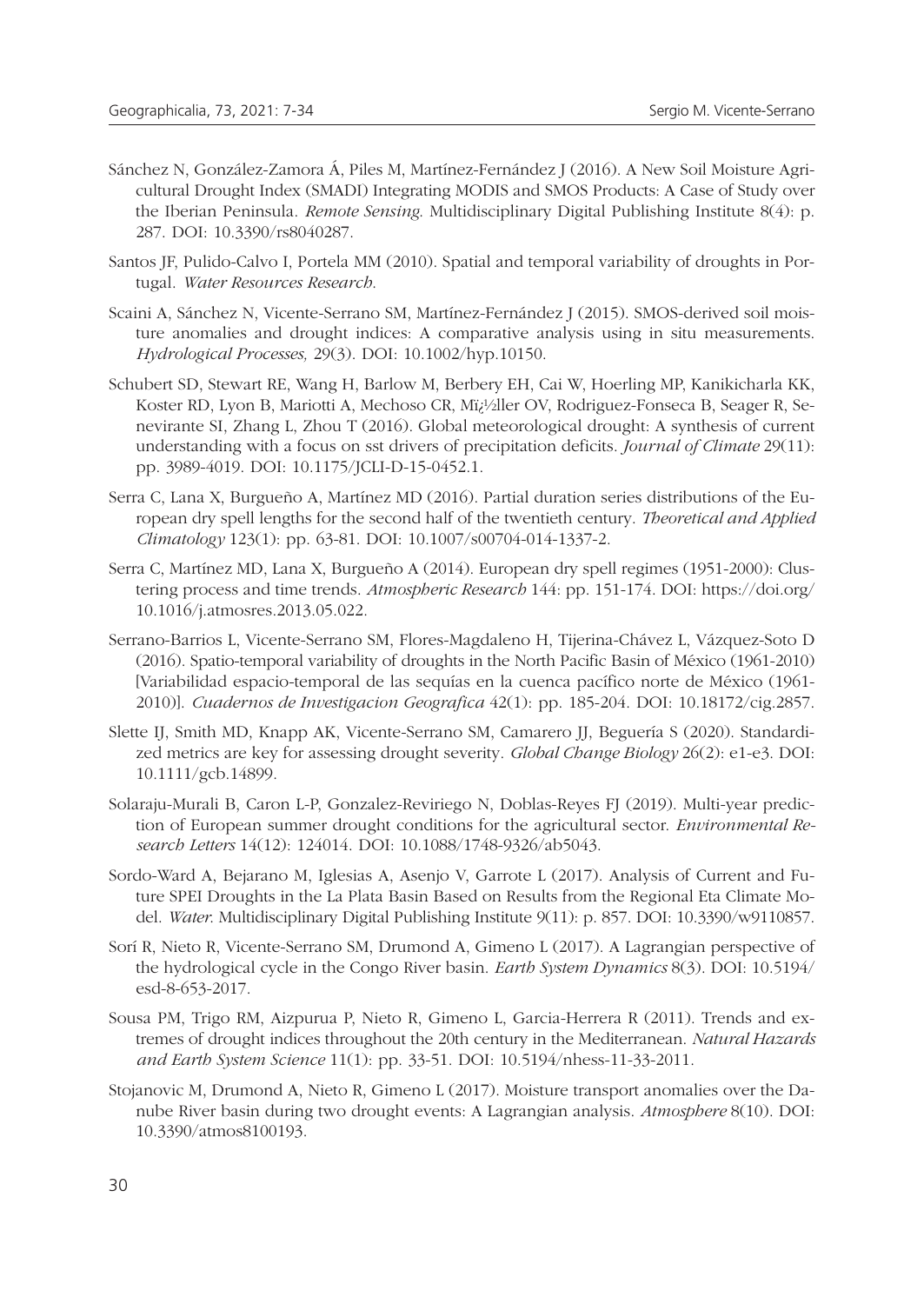- Stojanovic M, Drumond A, Nieto R, Gimeno L (2018a). Variations in Moisture Supply from the Mediterranean Sea during Meteorological Drought Episodes over Central Europe. *Atmosphere*, 9. DOI: 10.3390/atmos9070278.
- Stojanovic M, Drumond A, Nieto R, Gimeno L (2018b). Anomalies in moisture supply during the 2003 drought event in Europe: A Lagrangian analysis. *Water (Switzerland)* 10(4). DOI: 10.33 90/w10040467.
- Stojanovic M, Liberato MLR, Sorí R, Vázquez M, Phan-Van T, Duongvan H, Hoang Cong T, Nguyen PNB, Nieto R, Gimeno L (2020). Trends and Extremes of Drought Episodes in Vietnam Sub-Regions during 1980-2017 at Different Timescales. *Water*. Multidisciplinary Digital Publis hing Institute 12(3): p. 813. DOI: 10.3390/w12030813.
- Sutanto SJ, Van Lanen HAJ, Wetterhall F, Llort X (2020). Potential of Pan-European Seasonal Hydrometeorological Drought Forecasts Obtained from a Multihazard Early Warning System. *Bulletin of the American Meteorological Society* 101(4): pp. E368-E393. DOI: 10.1175/BAMS-D-18- 0196.1.
- Tejedor E, De Luis M, Barriendos M, Cuadrat J, Luterbacher J, Saz M (2018). Rogation ceremonies: key to understand past drought variability in northeastern Spain since 1650. *Climate of the Past Discussions,* 1-22. DOI: 10.5194/cp-2018-67.
- Tejedor E, Saz MA, Esper J, Cuadrat JM, de Luis M (2017). Summer drought reconstruction in northeastern Spain inferred from a tree ring latewood network since 1734. *Geophysical Research Letters* 44(16): pp. 8492-8500. DOI: 10.1002/2017GL074748.
- Tomas-Burguera M, Vicente-Serrano SM, Peña-Angulo D, Domínguez-Castro F, Noguera I, El Kenawy A (2020). Global characterization of the varying responses of the Standardized Evapotranspiration Index (SPEI) to atmospheric evaporative demand (AED). *Journal of Geophysical Research: Atmospheres*. John Wiley & Sons, Ltd n/a(n/a): e2020JD033017. DOI: 10.1029/ 2020JD033017.
- Trigo RM, Añel JA, Barriopedro D, García-Herrera R, Gimeno L, Nieto R, Castillo R, Allen MR, Massey N (2013). The record winter drought of 2011-12 in the Iberian peninsula. *Bulletin of the American Meteorological Society*. American Meteorological Society, S41-S45.
- Turco M, Ceglar A, Prodhomme C, Soret A, Toreti A, Doblas-Reyes Francisco J (2017). Summer drought predictability over Europe: empirical versus dynamical forecasts. *Environmental Research Letters* 12(8): 084006. DOI: 10.1088/1748-9326/aa7859.
- Vicente-Serrano S, Domínguez-Castro F, Camarero J, El Kenawy A (2020a). Droughts. *Water resources in the Mediterranean region (M. Zribi, L. Brocca, Y. Tramblay, F. Molle Eds.)*. Elsevier, pp. 219-255.
- Vicente-Serrano S, Domínguez-Castro F, Murphy C, Hannaford J, Reig F, Peña-Angulo D, Tramblay Y, Trigo R, MacDonald N, Luna M, McCarthy M, Van der Schrier G, Turco M, Camuffo D, Noguera I, El Kenawy A, García-Herrera R, Becherini F, della Valle A (2020b). Long term variability and trends of droughts in Western Europe (1851-2018). *International Journal of Climatology* in press.
- Vicente-Serrano SM (2005). El Niño and La Niña influence on droughts at different timescales in the Iberian Peninsula. *Water Resources Research,* 41(12). DOI: 10.1029/2004WR003908.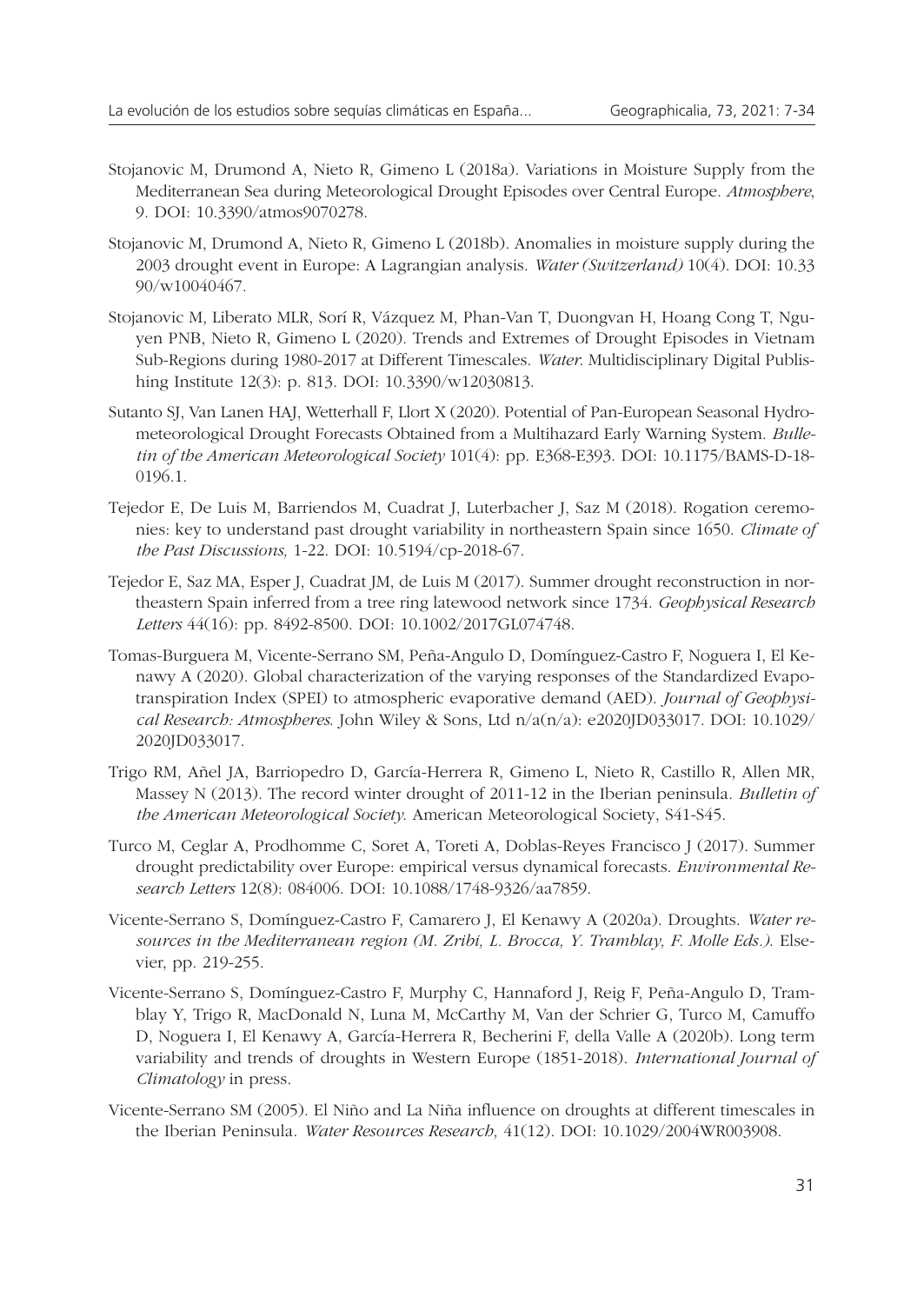- Vicente-Serrano SM (2006a). Spatial and temporal analysis of droughts in the Iberian Peninsula (1910-2000). *Hydrological Sciences Journal*. Taylor & Francis Group 51(1): pp. 83-97. DOI: 10. 1623/hysj.51.1.83.
- Vicente-Serrano SM (2006b). Differences in spatial patterns of drought on different time scales: An analysis of the Iberian Peninsula. *Water Resources Management* 20(1). DOI: 10.1007/s11 269-006-2974-8.
- Vicente-Serrano SM (2013). Spatial and temporal evolution of precipitation droughts in Spain in the Last Century. In: Legaz C and Valero F (eds) *Adverse weather in Spain*, pp. 283-296.
- Vicente-Serrano SM (2016). Foreword: Drought complexity and assessment under climate change conditions. *Cuadernos de Investigacion Geografica* 42(1). DOI: 10.18172/cig.2961.
- Vicente-Serrano SM, Aguilar E, Martínez R, Martín-Hernández N, Azorin-Molina C, Sanchez-Lorenzo A, El Kenawy A, Tomás-Burguera M, Moran-Tejeda E, López-Moreno JI, Revuelto J, Beguería S, Nieto JJ, Drumond A, Gimeno L, Nieto R (2017a). The complex influence of ENSO on droughts in Ecuador. *Climate Dynamics,* 48(1-2). DOI: 10.1007/s00382-016-3082-y.
- Vicente-Serrano SM, Azorin-Molina C, Sanchez-Lorenzo A, Morán-Tejeda E, Lorenzo-Lacruz J, Revuelto J, López-Moreno JI, Espejo F (2014a). Temporal evolution of surface humidity in Spain: Recent trends and possible physical mechanisms. *Climate Dynamics,* 42(9-10). DOI: 10.10 07/s00382-013-1885-7.
- Vicente-Serrano SM, Azorin-Molina C, Sanchez-Lorenzo A, Revuelto J, López-Moreno JI, González-Hidalgo JC, Moran-Tejeda E, Espejo F (2014b). Reference evapotranspiration variability and trends in Spain, 1961-2011. *Global and Planetary Change* 121: pp. 26-40. DOI: 10.1016/ j.gloplacha.2014.06.005.
- Vicente-Serrano SM, Beguería-Portugués S (2003). Estimating extreme dry-spell risk in the middle Ebro valley (northeastern Spain): A comparative analysis of partial duration series with a general Pareto distribution and annual maxima series with a Gumbel distribution. *Interna tional Journal of Climatology* 23(9). DOI: 10.1002/joc.934.
- Vicente-Serrano SM, Beguería S (2016). Comment on "Candidate distributions for climatological drought indices (SPI and SPEI)" by James H. Stagge *et al*. *International Journal of Climatology,* 36(4). DOI: 10.1002/joc.4474.
- Vicente-Serrano SM, Beguería S, Camarero JJ (2017b). *Drought severity in a changing climate*. *Handbook of Drought and Water Scarcity: Principles of Drought and Water Scarcity*. DOI: 10.1201/9781315404219.
- Vicente-Serrano SM, Beguería S, López-Moreno JI (2010a). A multiscalar drought index sensitive to global warming: The standardized precipitation evapotranspiration index. *Journal of Climate,* 23(7). DOI: 10.1175/2009JCLI2909.1.
- Vicente-Serrano SM, Beguería S, López-Moreno JI (2011a). Comment on "Characteristics and trends in various forms of the Palmer Drought Severity Index (PDSI) during 1900-2008" by Aiguo Dai. *Journal of Geophysical Research*. John Wiley & Sons, Ltd 116(D19): D19112. DOI: 10. 1029/2011JD016410.
- Vicente-Serrano SM, Beguería S, López-Moreno JI, Angulo M, El Kenawy A (2010b). A new global 0.5° gridded dataset (1901-2006) of a multiscalar drought index: Comparison with current drought index datasets based on the palmer drought severity index. *Journal of Hydrometeo rology,* 11(4). DOI: 10.1175/2010JHM1224.1.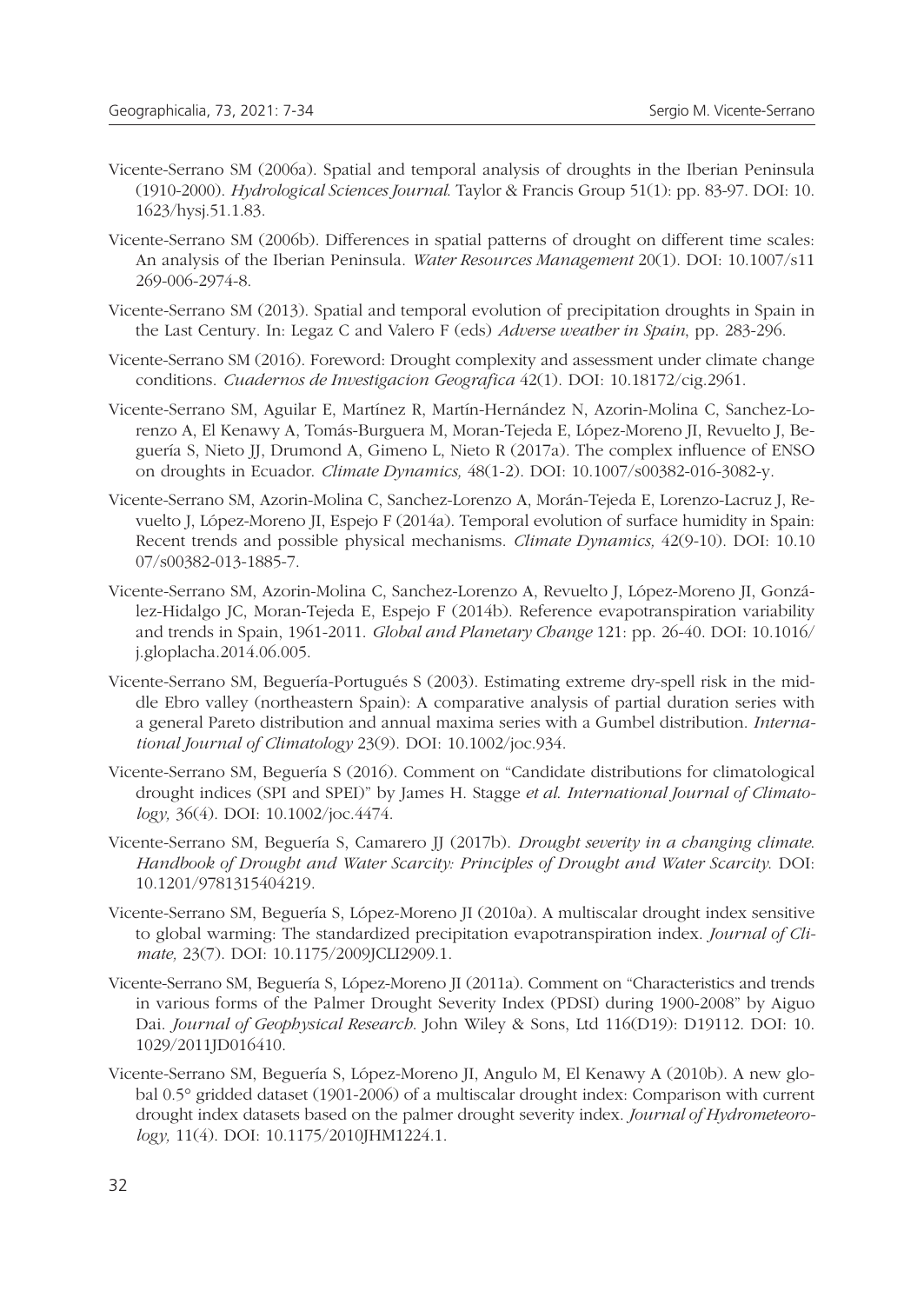- Vicente-Serrano SM, Beguería S, Lorenzo-Lacruz J, Camarero JJ, López-Moreno JI, Azorin-Molina C, Revuelto J, Morán-Tejeda E, Sanchez-Lorenzo A (2012a). Performance of drought indices for ecological, agricultural, and hydrological applications. *Earth Interactions,* 16(10). DOI: 10.1175/2012EI000434.1.
- Vicente-Serrano SM, Cabello D, Tomás-Burguera M, Martín-Hernández N, Beguería S, Azorin-Molina C, Kenawy AE (2015a). Drought variability and land degradation in semiarid regions: Assessment using remote sensing data and drought indices (1982-2011). *Remote Sensing,* 7(4). DOI: 10.3390/rs70404391.
- Vicente-Serrano SM, Chura O, López-Moreno JI, Azorin-Molina C, Sanchez-Lorenzo A, Aguilar E, Moran-Tejeda E, Trujillo F, Martínez R, Nieto JJ (2015b). Spatio-temporal variability of droughts in Bolivia: 1955-2012. *International Journal of Climatology,* 35(10). DOI: 10.1002/joc.4190.
- Vicente-Serrano SM, Cuadrat-Prats JM (2007). Trends in drought intensity and variability in the middle Ebro valley (NE of the Iberian peninsula) during the second half of the twentieth century. *Theoretical and Applied Climatology,* 88(3-4). DOI: 10.1007/s00704-006-0236-6.
- Vicente-Serrano SM, Cuadrat JM (2007). North Atlantic oscillation control of droughts in north-east Spain: Evaluation since 1600 A.D. *Climatic Change* 85(3-4). DOI: 10.1007/s10584-007-9285-9.
- Vicente-Serrano SM, der Schrier G, Beguería S, Azorin-Molina C, Lopez-Moreno J-I (2015c). Contribution of precipitation and reference evapotranspiration to drought indices under different climates. *Journal of Hydrology* 526: pp. 42-54. DOI: 10.1016/j.jhydrol.2014.11.025.
- Vicente-Serrano SM, Domínguez-Castro F, McVicar TR, Tomas-Burguera M, Peña-Gallardo M, Noguera I, López-Moreno JI, Peña D, El Kenawy A (2020c). Global characterization of hydrological and meteorological droughts under future climate change: The importance of timescales, vegetation-CO<sub>2</sub> feedbacks and changes to distribution functions. *International Journal of Climatology*, pp. 2557-2567. DOI: 10.1002/joc.6350.
- Vicente-Serrano SM, García-Herrera R, Barriopedro D, Azorin-Molina C, López-Moreno JI, Martín-Hernández N, Tomás-Burguera M, Gimeno L, Nieto R (2016). The Westerly Index as complementary indicator of the North Atlantic oscillation in explaining drought variability across Europe. *Climate Dynamics,* 47(3-4). DOI: 10.1007/s00382-015-2875-8.
- Vicente-Serrano SM, González-Hidalgo JC, de Luis M, Raventós J (2004). Drought patterns in the Mediterranean area: The Valencia region (eastern Spain). *Climate Research,* 26(1). DOI: 10. 3354/cr026005.
- Vicente-Serrano SM, Gouveia C, Camarero JJ, Beguería S, Trigo R, López-Moreno JI, Azorín-Molina C, Pasho E, Lorenzo-Lacruz J, Revuelto J, Morán-Tejeda E, Sanchez-Lorenzo A (2013). Response of vegetation to drought time-scales across global land biomes. *Proceedings of the National Academy of Sciences of the United States of America*. National Academy of Sciences 110(1): pp. 52-7. DOI: 10.1073/pnas.1207068110.
- Vicente-Serrano SM, Lopez-Moreno J-I, Beguería S, Lorenzo-Lacruz J, Sanchez-Lorenzo A, García-Ruiz JM, Azorin-Molina C, Morán-Tejeda E, Revuelto J, Trigo R, Coelho F, Espejo F (2014c). Evidence of increasing drought severity caused by temperature rise in southern Europe. *Environmental Research Letters,* 9(4): 044001. DOI: 10.1088/1748-9326/9/4/044001.
- Vicente-Serrano SM, López-Moreno JI (2006). The influence of atmospheric circulation at different spatial scales on winter drought variability through a semi-arid climatic gradient in Northeast Spain. *International Journal of Climatology,* 26(11). DOI: 10.1002/joc.1387.